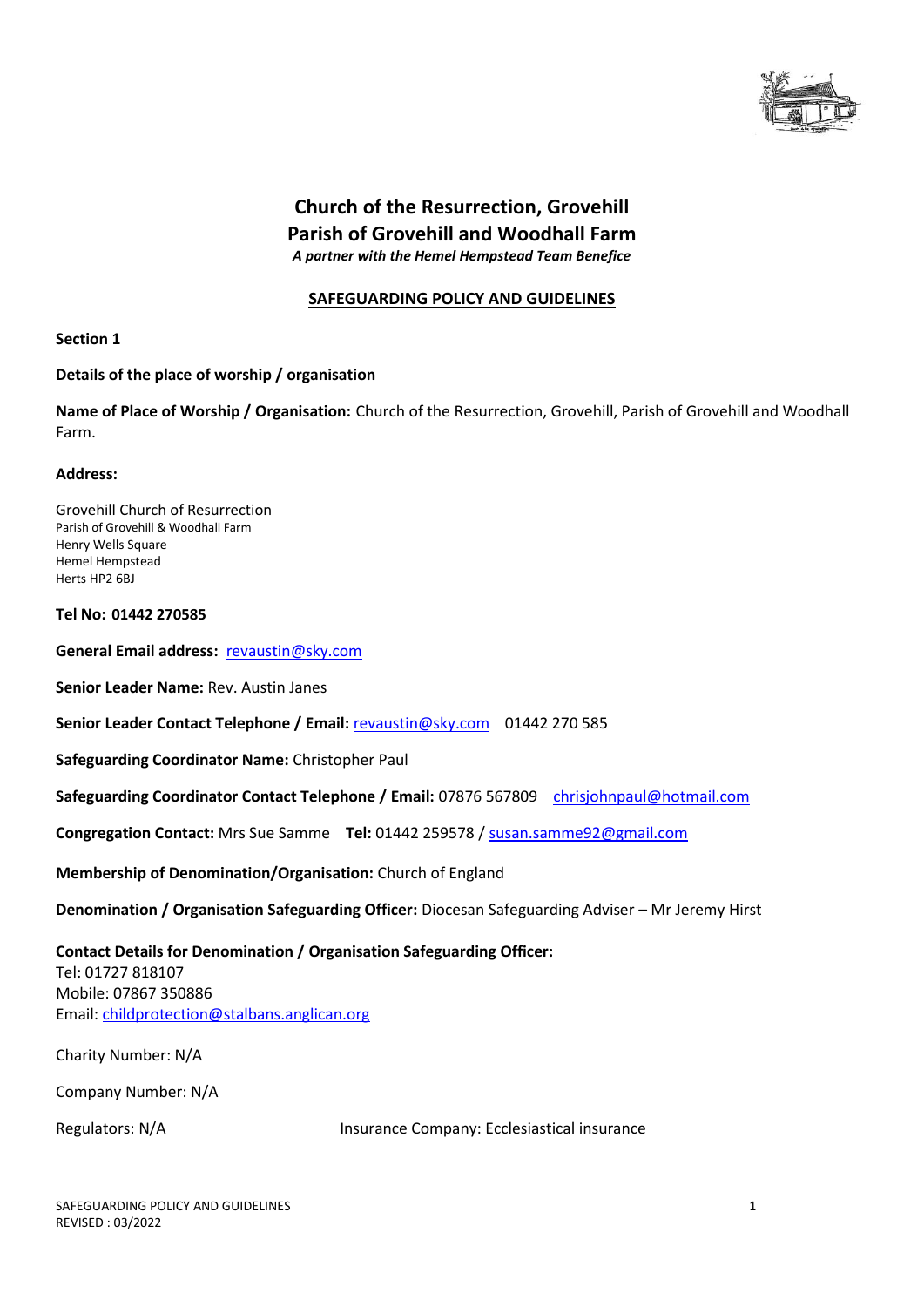

The following is a brief description of our place of worship / organisation and the type of work / activities we undertake with children and adults who have care and support needs:

We are a community church with facilities appropriate for all ages and abilities. We aim to be inclusive in all of our worship and social activities. These activities include weekly worship with Junior Church (Sunday school activities), monthly Causeway Church for adults with additional needs, film nights, bible studies, messy church and other church activities. Some members of the congregation visit those who are unable to attend church through poor health.

#### **Our commitment**

As a Leadership we recognise the need to provide a safe and caring environment for children, young people and adults. We acknowledge that children, young people and adults can be the victims of physical, sexual and emotional abuse, and neglect. We accept the UN Universal Declaration of Human Rights and the International Covenant of Human Rights, which states that everyone is entitled to "all the rights and freedoms set forth therein, without distinction of any kind, such as race, colour, sex, language, religion, political or other opinion, national or social origin, property, birth or other status". We also concur with the Convention on the Rights of the Child which states that children should be able to develop their full potential, free from hunger and want, neglect and abuse. They have a right to be protected from "all forms of physical or mental violence, injury or abuse, neglect or negligent treatment or exploitation, including sexual abuse, while in the care of parent(s), legal guardian(s), or any other person who has care of the child." As a Leadership we have therefore adopted the procedures set out in this safeguarding policy in accordance with statutory guidance. We are committed to build constructive links with statutory and voluntary agencies involved in safeguarding.

The policy and any attached practice guidelines are based on the ten **Safe and Secure** safeguarding standards published by thirtyone:eight.

The Leadership undertakes to:

- endorse and follow all national and local safeguarding legislation and procedures, in addition to the international conventions outlined above.
- provide on-going safeguarding training for all its workers and will regularly review the operational guidelines attached.
- ensure that the premises meet the requirements of the Equality Act 2010 and all other relevant legislation, and that it is welcoming and inclusive.
- support the Safeguarding Coordinator(s) in their work and in any action they may need to take in order to protect children and adults with care and support needs.
- the Leadership agrees not to allow the document to be copied by other organisations.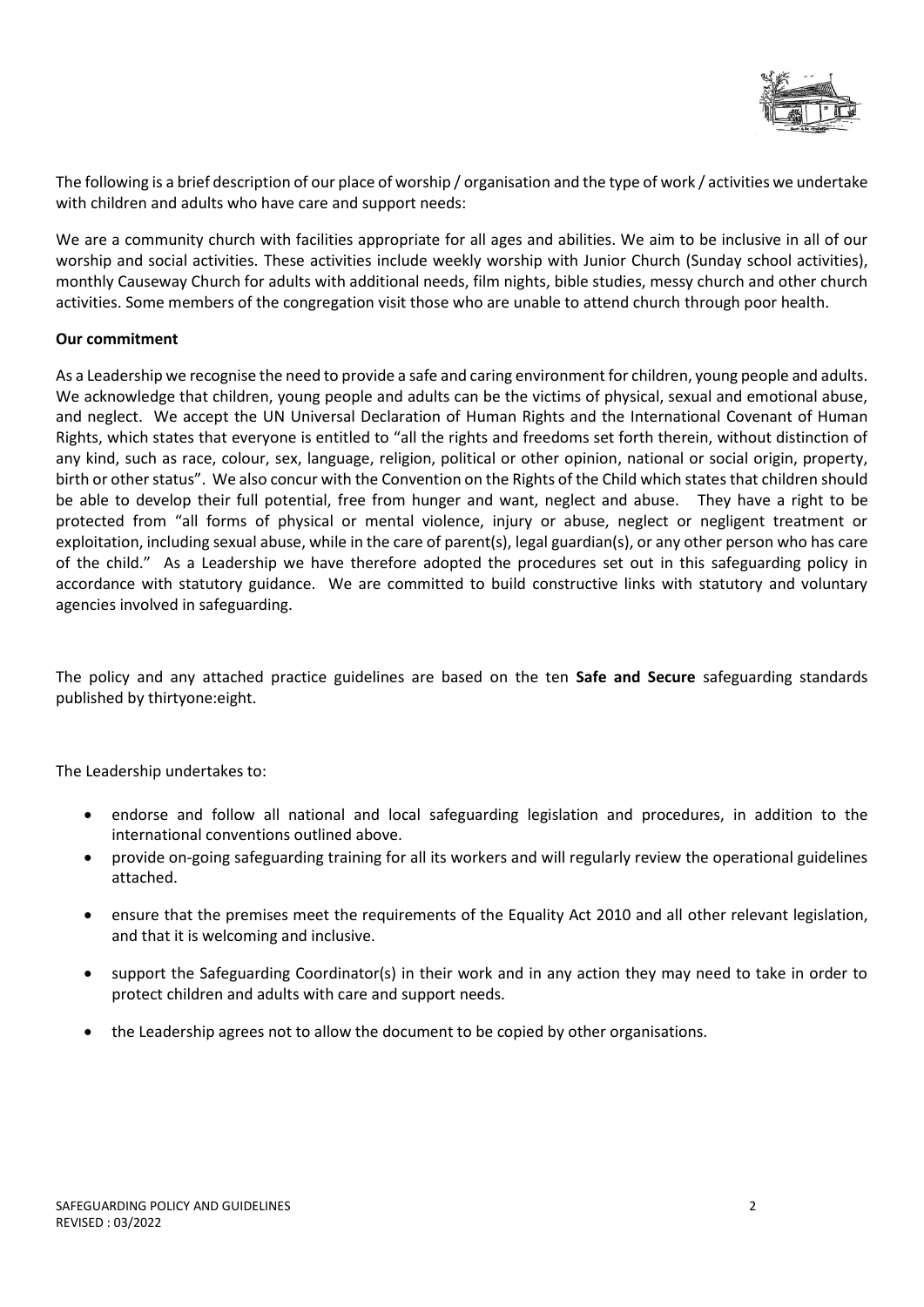

# **Section 2**

## **Prevention**

#### **Understanding abuse and neglect**

Defining child abuse or abuse against an adult is a difficult and complex issue. A person may abuse by inflicting harm or failing to prevent harm. Children and adults in need of protection may be abused within a family, an institution or a community setting. Very often the abuser is known or in a trusted relationship with the child or adult.

In order to safeguard those in our places of worship and organisations we adhere to the UN Convention on the Rights of the Child and have as our starting point as a definition of abuse, Article 19:

*1. States Parties shall take all appropriate legislative, administrative, social and educational measures to protect the child from all forms of physical or mental violence, injury or abuse, neglect or negligent treatment, maltreatment or exploitation, including sexual abuse, while in the care of parent(s), legal guardian(s) or any other person who has the care of the child.* 

*2. Such protective measures should, as appropriate, include effective procedures for the establishment of social programmes to provide necessary support for the child and for those who have the care of the child, as well as for other forms of prevention and for identification, reporting, referral, investigation, treatment and follow-up of instances of child maltreatment described heretofore, and, as appropriate, for judicial involvement.* 

Also for adults the UN Universal Declaration of Human Rights with particular reference to Article 5:

*No one shall be subjected to torture or to cruel, inhuman or degrading treatment or punishment.*

Detailed definitions, and signs and indicators of abuse, as well as how to respond to a disclosure of abuse, are included here in our policy.

#### **Safer recruitment**

The Leadership will ensure all workers will be appointed, trained, supported and supervised in accordance with government guidance on safe recruitment. This includes ensuring that:

- There is a written job description / person specification for the post
- Those applying have completed an application form and a self declaration form
- Those short listed have been interviewed
- Safeguarding has been discussed at interview
- Written references have been obtained, and followed up where appropriate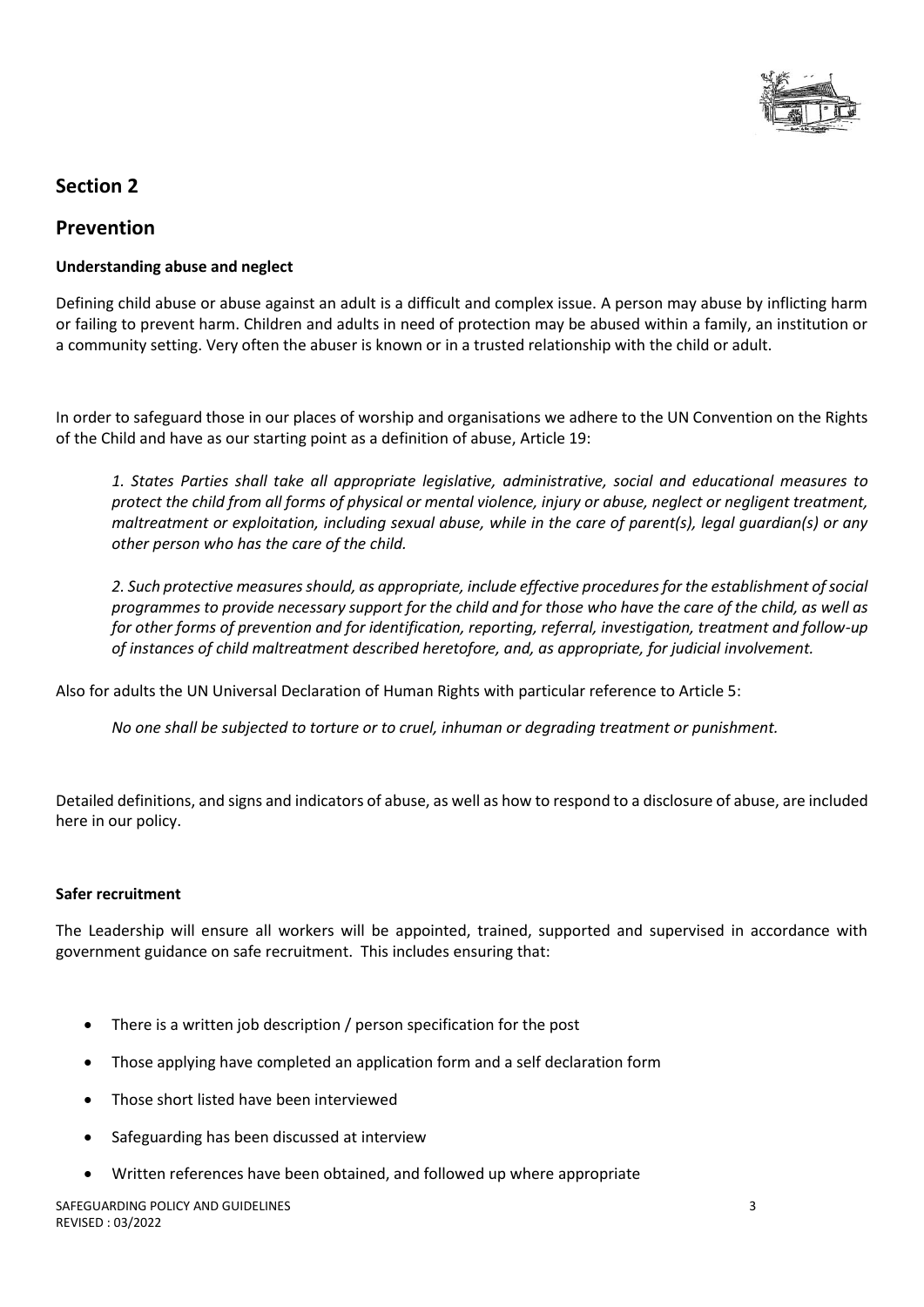

- A disclosure and barring check has been completed where necessary (we will comply with Code of Practice requirements concerning the fair treatment of applicants and the handling of information)
- Qualifications where relevant have been verified
- A suitable training programme is provided for the successful applicant
- The applicant has completed a probationary period
- The applicant has been given a copy of the organisation's safeguarding policy and knows how to report concerns.

#### **Safeguarding training**

The Leadership is committed to on-going safeguarding training and development opportunities for all workers, developing a culture of awareness of safeguarding issues to help protect everyone. All our workers will receive induction training and undertake recognised safeguarding training on a regular basis.

The Leadership will also ensure that children and adults with care and support needs are provided with information on where to get help and advice in relation to abuse, discrimination, bullying or any other matter where they have a concern.

#### **Management of Workers – Codes of Conduct**

As a Leadership we are committed to supporting all workers and ensuring they receive support and supervision. All workers have been issued with a code of conduct towards children, young people and adults with care and support needs.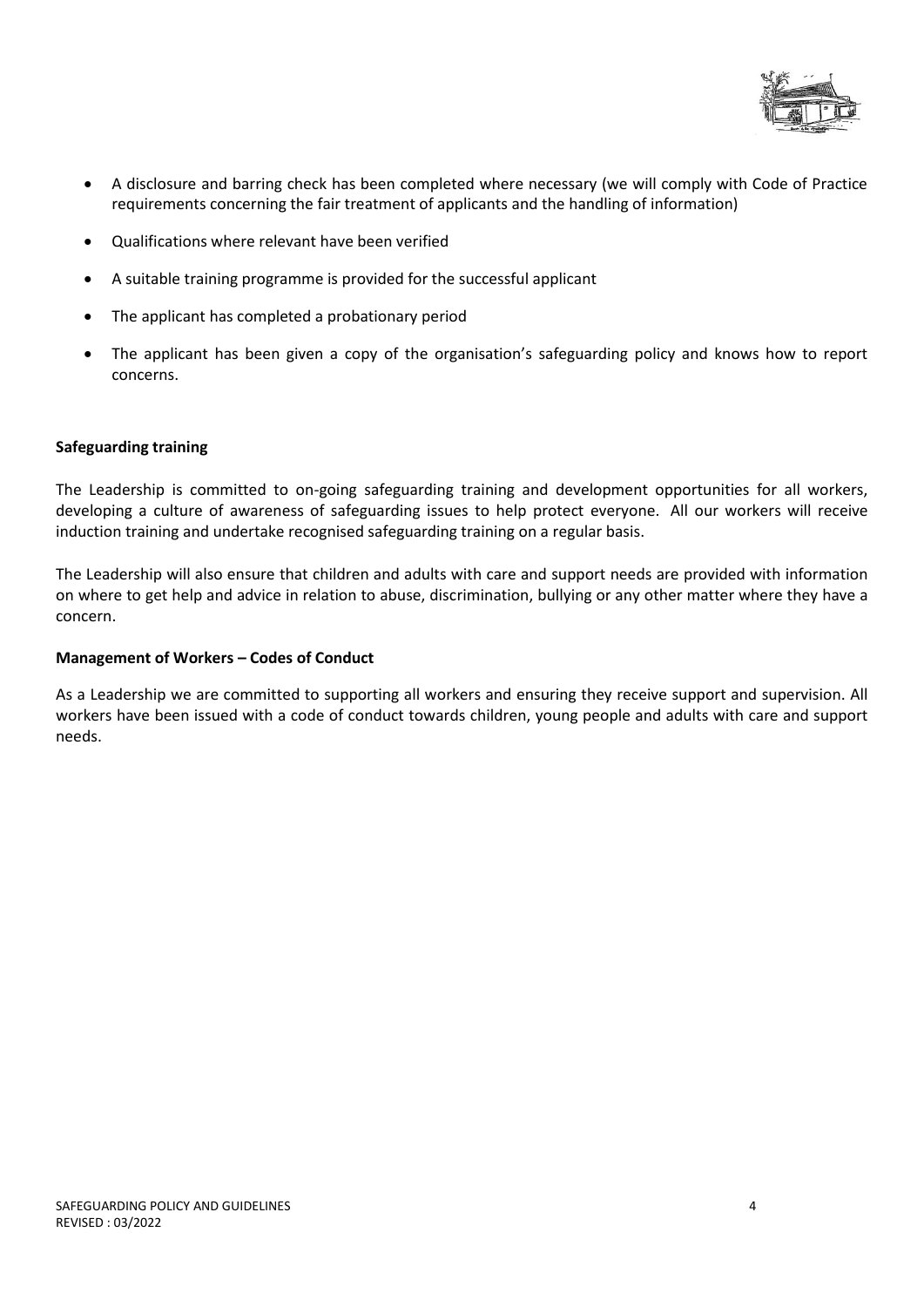

# **Section 3**

# **Practice Guidelines**

As an organisation / place of worship working with children, young people and adults with care and support needs we wish to operate and promote good working practice. This will enable workers to run activities safely, develop good relationships and minimise the risk of false or unfounded accusation.

As well as a general code of conduct for workers we also have specific good practice guidelines for every activity we are involved in and these are attached or in the appendices – "GOOD PRACTICE OF WORKING WITH CHILDREN AND ADULTS".

#### **Working in Partnership**

The diversity of organisations and settings means there can be great variation in practice when it comes to safeguarding children, young people and adults. This can be because of cultural tradition, belief and religious practice or understanding, for example, of what constitutes abuse.

We therefore have clear guidelines in regards to our expectations of those with whom we work in partnership, whether in the UK or not. We will discuss with all partners our safeguarding expectations and have a partnership agreement for safeguarding. It is also our expectation that any organisation using our premises, as part of the letting agreement will have their own policy that meets thirtyone: eight's safeguarding standards.

We believe good communication is essential in promoting safeguarding, both to those we wish to protect, to everyone involved in working with children and adults and to all those with whom we work in partnership. This safeguarding policy is just one means of promoting safeguarding.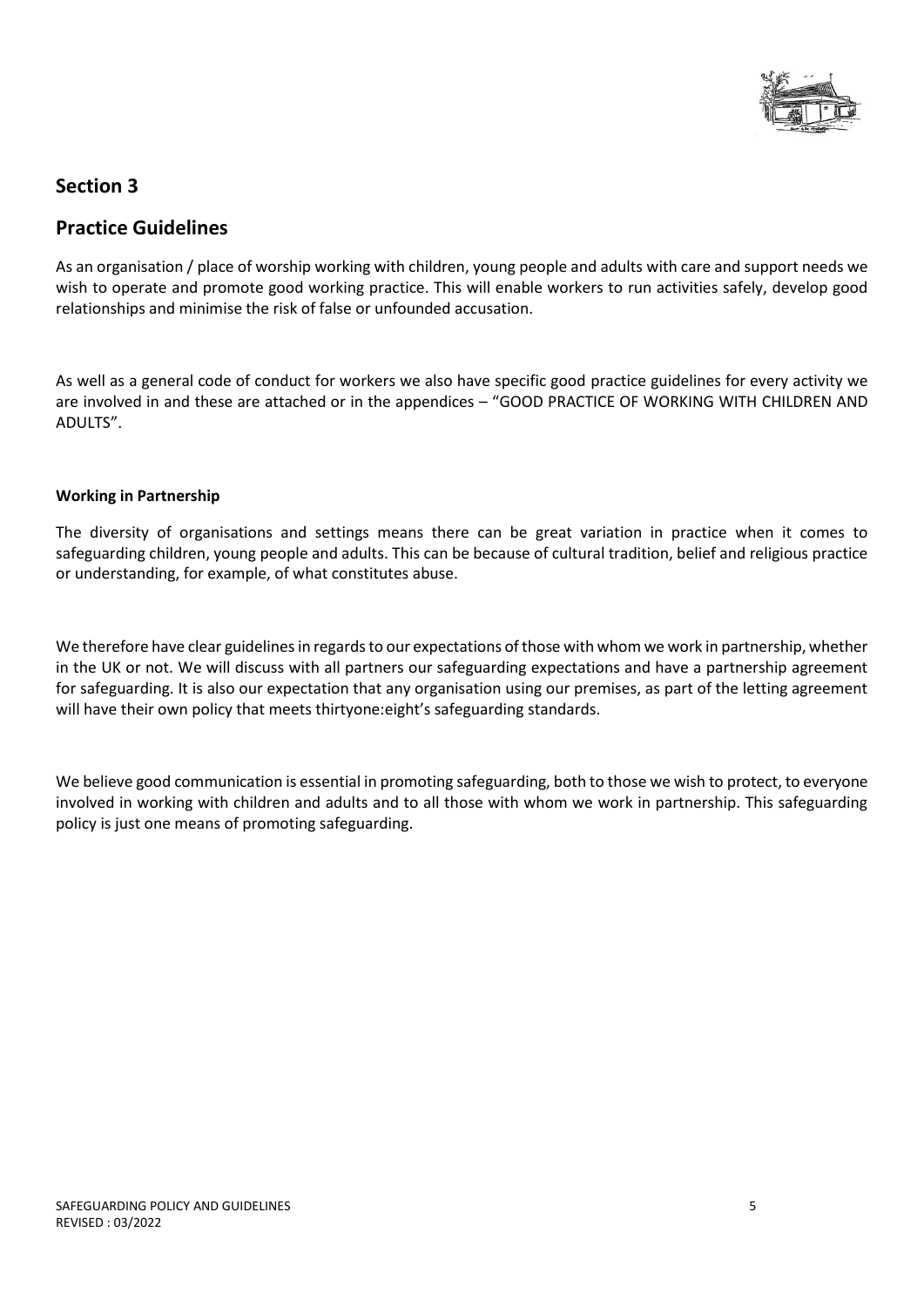

# **Section 4**

## **Responding to allegations of abuse**

Under no circumstances should a volunteer or worker carry out their own investigation into an allegation or suspicion of abuse. Follow procedures as below:

• Documenting a concern

The worker or volunteer should make a report of the concern in the following way:

• The person in receipt of allegations or suspicions of abuse should report concerns as soon as possible to:

**Name: Christopher Paul** (hereafter the "Safeguarding Co-ordinator")

**Tel:** 07876 567809

#### **Email: [chrisjohnpaul@hotmail.com](about:blank)**

The above is nominated by the Leadership to act on their behalf in dealing with the allegation or suspicion of neglect or abuse, including referring the matter on to the statutory authorities.

• In the absence of the Safeguarding Co-ordinator or, if the suspicions in any way involve the Safeguarding Coordinator, then the report should be made to:

**Name:** (hereafter the "Deputy") SUE SAMME

 **Tel:** 01442 259578

If the suspicions implicate both the Safeguarding Co-ordinator and the Deputy, then the report should be made in the first instance to:

**thirtyone:eight** PO Box 133, Swanley, Kent, BR8 7UQ.

Tel: 0303 003 1111.

Alternatively contact Social Services or the police.

• The Safeguarding Co-ordinator should contact the appropriate agency or they may first ring the thirtyone:eight helpline for advice. They should then contact social services in the area the child or adult lives.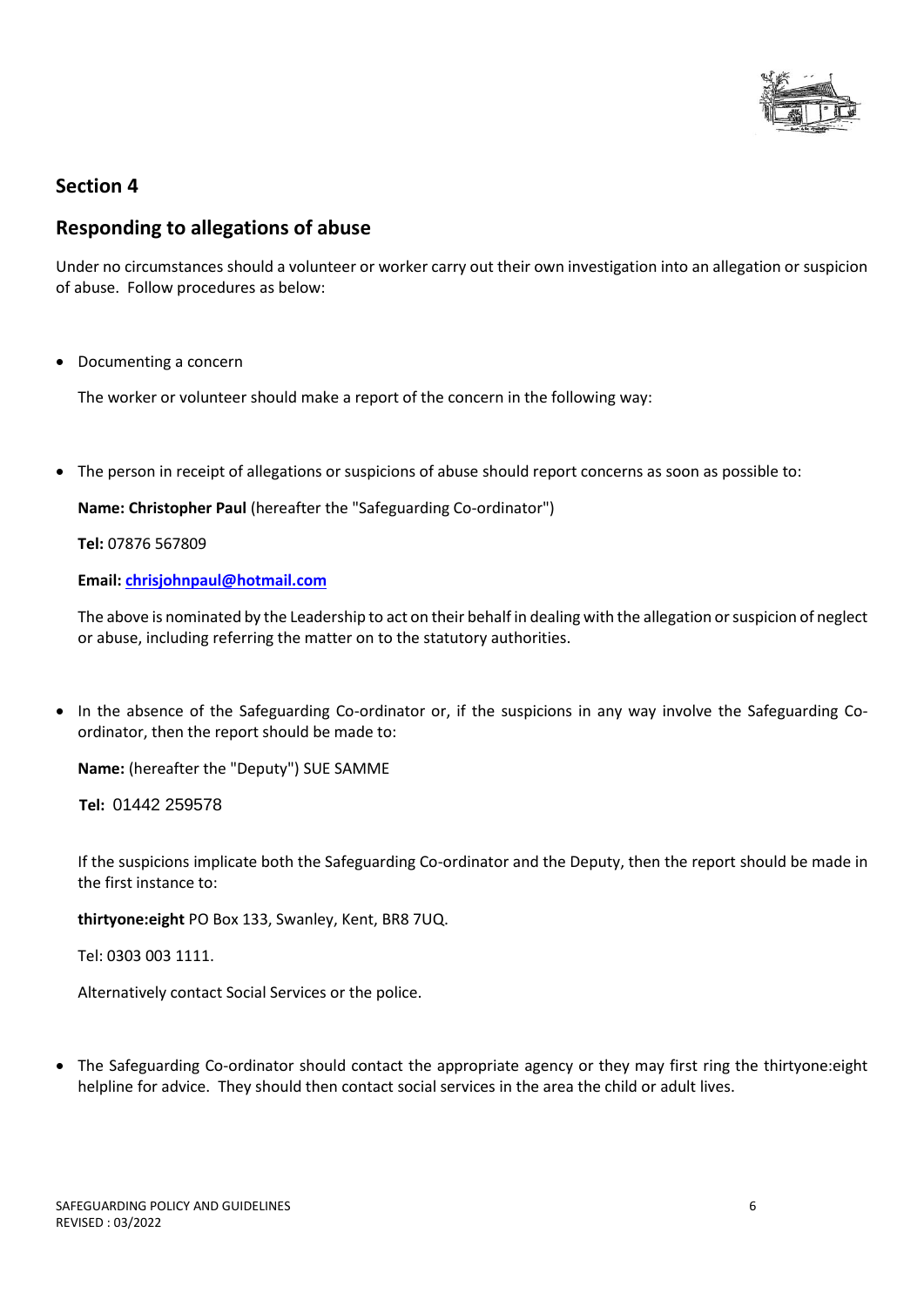

#### **Name of local authority:**

 Children Schools & Families team During & outside office hours: Police Contact Hertfordshire Police: 0845 3300 222

**Children's Social Services**

**Tel (including out of hours):** 0300 123 4040

**Website Address: [https://www.hertfordshire.gov.uk/About-the-council/Contact-us/Contact-a-service.aspx](about:blank)**

**Adult Social Services**

 **Tel:** 0300 123 4042

#### **Website Address: [https://www.hertfordshire.gov.uk/about-the-council/contact-us/contact-adult-social](about:blank)[services.aspx](about:blank)**

#### **Police Protection Team Tel: 101**

- The Safeguarding Co-ordinator may need to inform others depending on the circumstances and/or nature of the concern
	- Chair or trustee responsible for safeguarding who may need to liaise with the insurance company or the charity commission to report a serious incident.
	- Designated officer or LADO (Local Authority Designated Officer) if the allegation concerns a worker or volunteer working with someone under 18.
- Suspicions must not be discussed with anyone other than those nominated above. A written record of the concerns should be made in accordance with these procedures and kept in a secure place.
- Whilst allegations or suspicions of abuse will normally be reported to the Safeguarding Co-ordinator, the absence of the Safeguarding Co-ordinator or Deputy should not delay referral to Social Services, the Police or taking advice from thirtyone:eight.
- The Leadership will support the Safeguarding Co-ordinator/Deputy in their role and accept that any information they may have in their possession will be shared in a strictly limited way on a need to know basis.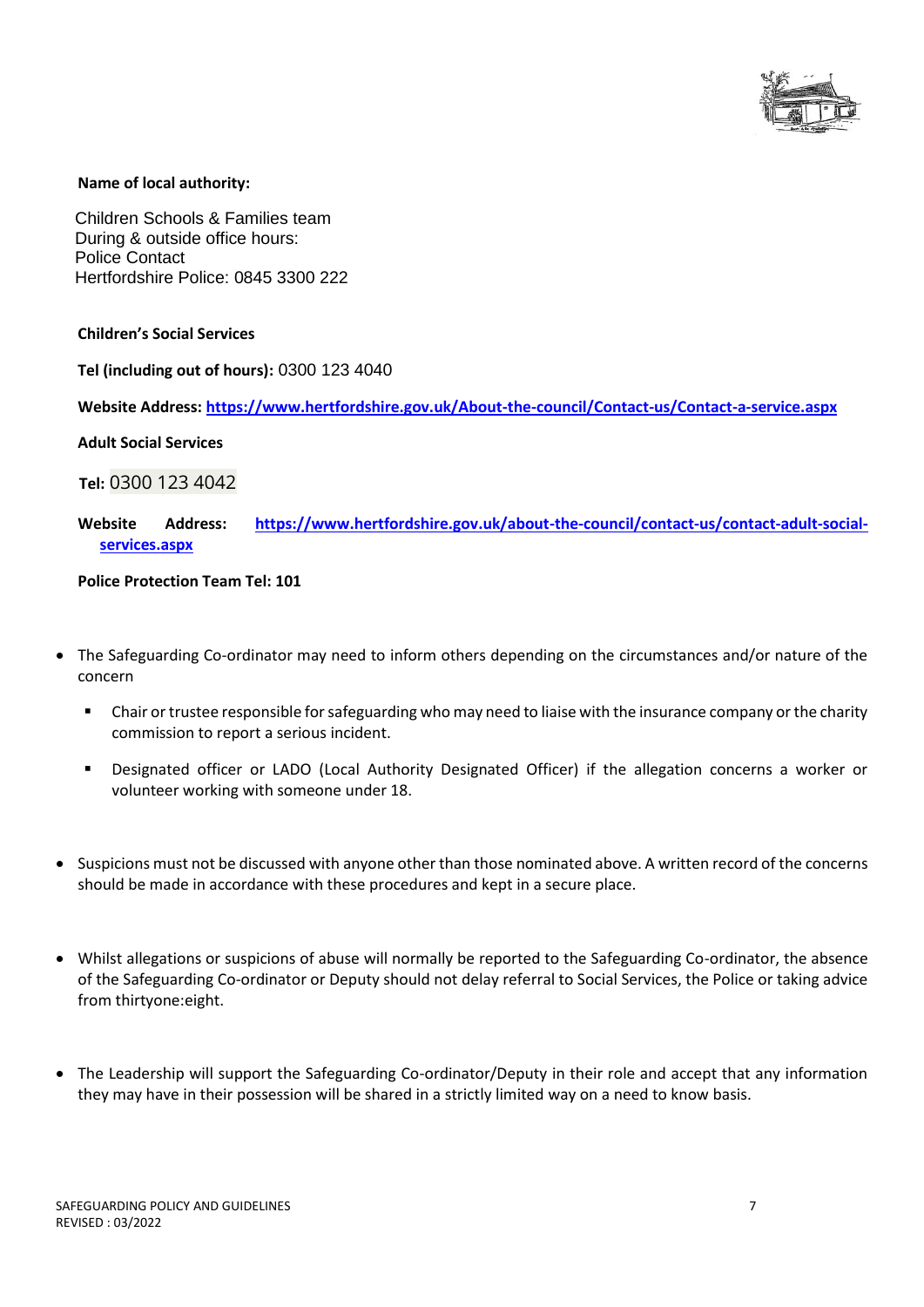

• It is, of course, the right of any individual as a citizen to make a direct referral to the safeguarding agencies or seek advice from thirtyone:eight, although the Leadership hope that members of the place of worship / organisation will use this procedure. If, however, the individual with the concern feels that the Safeguarding Coordinator/Deputy has not responded appropriately, or where they have a disagreement with the Safeguarding Coordinator(s) as to the appropriateness of a referral they are free to contact an outside agency direct. We hope by making this statement that the Leadership demonstrate its commitment to effective safeguarding and the protection of all those who are vulnerable.

The role of the safeguarding co-ordinator/ deputy is to collate and clarify the precise details of the allegation or suspicion and pass this information on to statutory agencies who have a legal duty to investigate.

#### **Detailed procedures where there is a concern about a child:**

#### **Allegations of physical injury, neglect or emotional abuse.**

If a child has a physical injury, a symptom of neglect or where there are concerns about emotional abuse, the Safeguarding Co-ordinator/Deputy will:

- Contact Children's Social Services (or thirtyone:eight) for advice in cases of deliberate injury, if concerned about a child's safety or if a child is afraid to return home.
- Not tell the parents or carers unless advised to do so, having contacted Children's Social Services.
- Seek medical help if needed urgently, informing the doctor of any suspicions.
- For lesser concerns, (e.g. poor parenting), encourage parent/carer to seek help, but not if this places the child at risk of significant harm.
- Where the parent/carer is unwilling to seek help, offer to accompany them. In cases of real concern, if they still fail to act, contact Children's Social Services direct for advice.
- Seek and follow advice given by thirtyone:eight (who will confirm their advice in writing) if unsure whether or not to refer a case to Children's Social Services.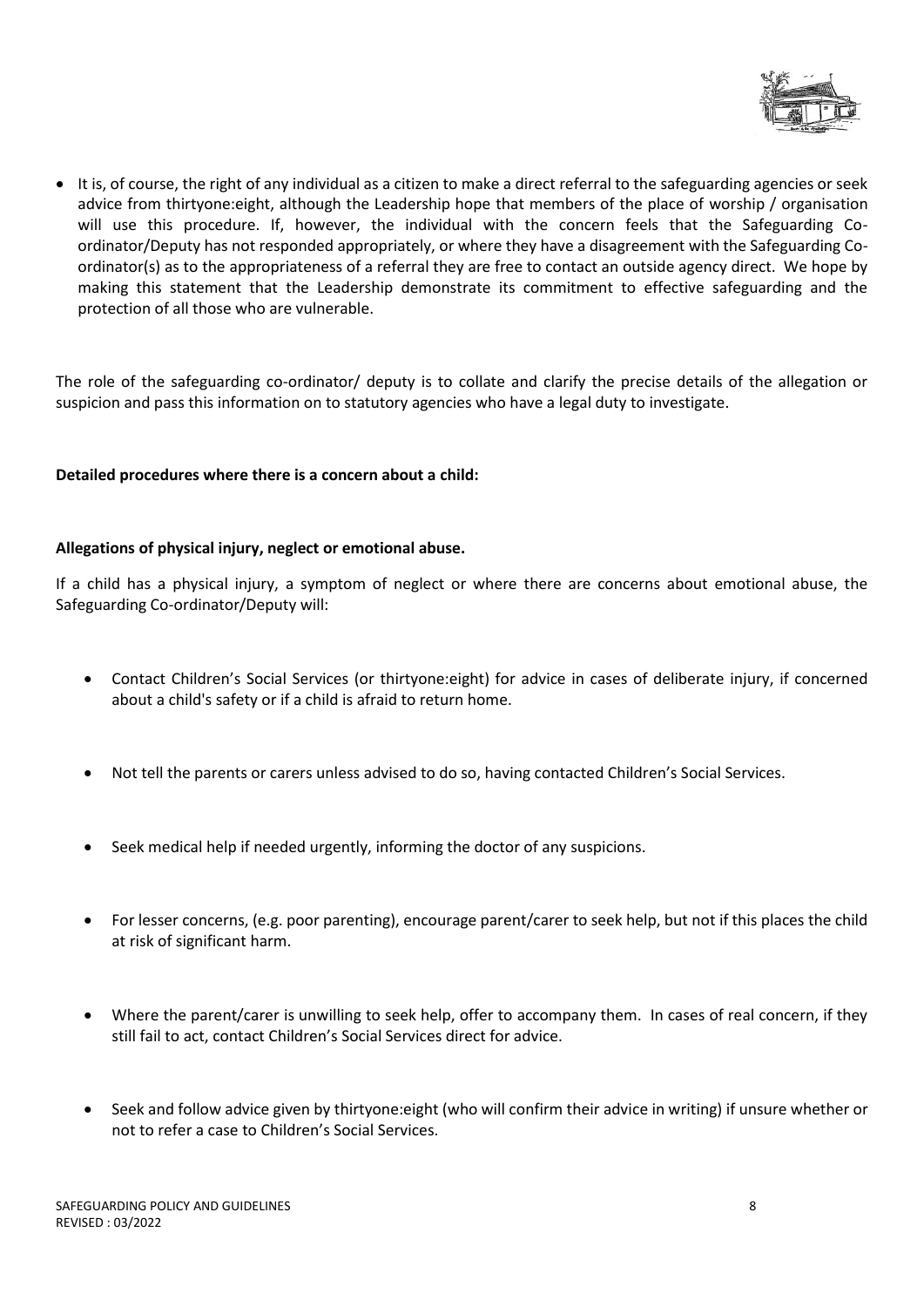

#### **Allegations of sexual abuse**

In the event of allegations or suspicions of sexual abuse, the Safeguarding Co-ordinator/Deputy will:

- Contact the Children's Social Services Department Duty Social Worker for children and families or Police Child Protection Team direct. They will NOT speak to the parent/carer or anyone else.
- Seek and follow the advice given by thirtyone:eight if for any reason they are unsure whether or not to contact Children's Social Services/Police. Thirtyone:eight will confirm its advice in writing for future reference.

#### **Detailed procedures where there is a concern that an adult is in need of protection:**

**Suspicions or allegations of abuse or harm including; physical, sexual, organisational, financial, discriminatory, neglect, self-neglect, forced marriage, modern slavery, domestic abuse.**

If there is concern about any of the above, Safeguarding Co-ordinator/Deputy will:

- Contact the Adult Social Care Team who have responsibility under the Care Act 2014 to investigate allegations of abuse. Alternatively thirtyone:eight can be contacted for advice.
- If the adult is in immediate danger or has sustained a serious injury contact the Emergency Services, informing them of any suspicions.

If there is a concern regarding spiritual abuse, Safeguarding Co-ordinator will:

- Identify support services for the victim i.e. counselling or other pastoral support
- Contact thirtyone:eight and in discussion with them will consider appropriate action with regards to the scale of the concern.

#### **Allegations of abuse against a person who works with children/young people**

If an accusation is made against a worker (whether a volunteer or paid member of staff) whilst following the procedure outlined above, the Safeguarding Co-ordinator, in accordance with Local Safeguarding Children Board (LSCB) procedures will:

- Liaise with Children's Social Services in regards to the suspension of the worker
- Make a referral to a designated officer formerly called a Local Authority Designated Officer (LADO) whose function is to handle all allegations against adults who work with children and young people whether in a paid or voluntary capacity.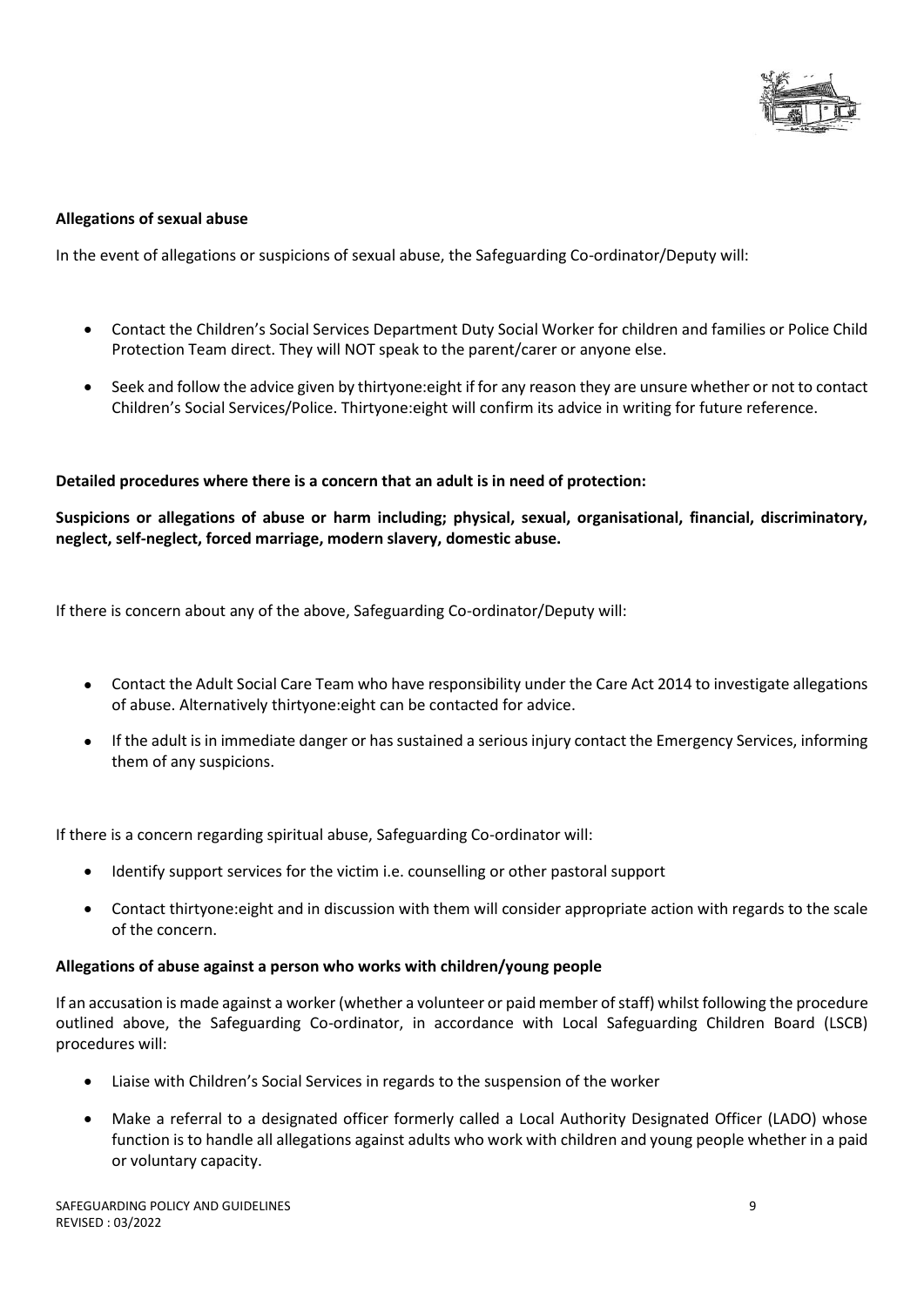

• Make a referral to Disclosure and Barring Service for consideration of the person being placed on the barred list for working with children or adults with additional care and support needs. This decision should be informed by the LADO if they are involved.

#### **Allegations of abuse against a person who works with adults with care and support needs**

The safeguarding co-ordinator will:

- Liaise with Adult Social Services in regards the suspension of the worker
- Make a referral to the DBS following the advice of Adult Social Services

The Care Act places the duty upon Adult Services to investigate situations of harm to adults with care and support needs. This may result in a range of options including action against the person or organisation causing the harm, increasing the support for the carers or no further action if the 'victim' chooses for no further action and they have the capacity to communicate their decision. However, this is a decision for Adult Services to decide not the church.

#### **Allegations of abuse against the Safeguarding Officer or Rev. Austin Janes**

In the event that an accusation is made against Rev. Austin Janes, the Safeguarding Officer (Chris Paul) should still be notified immediately. In the event that an accusation is made against the Safeguarding Officer, then the Diocesan Safeguarding Adviser, Jeremy Hirst, should be notified (contact details at the end of this policy).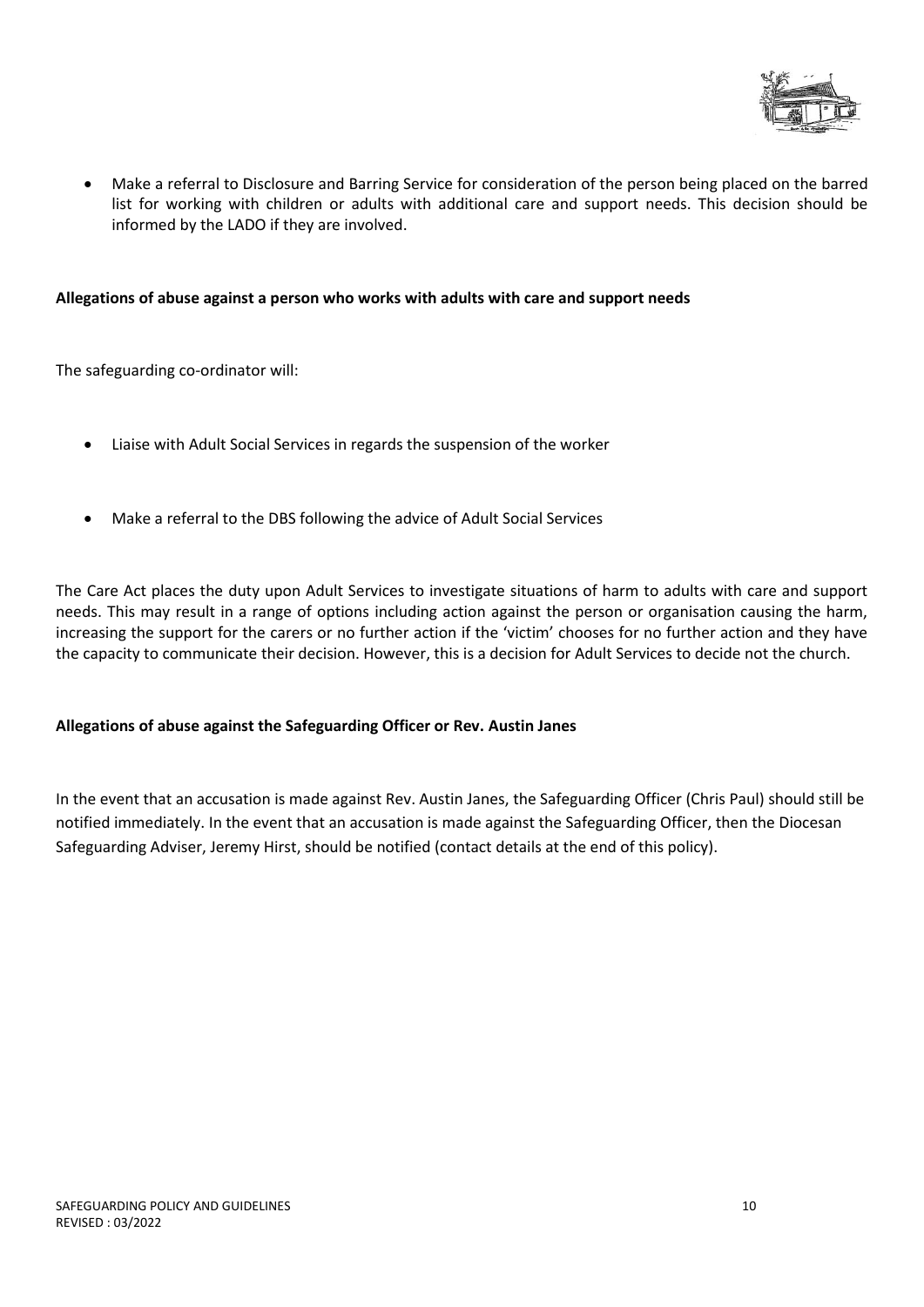

**Section 5**

**Pastoral Care**

#### **Supporting those affected by abuse**

The Leadership is committed to offering pastoral care, working with statutory agencies as appropriate, and support to all those who have been affected by abuse who have contact with or are part of the place of worship/organisation.

#### **Working with offenders and those who may pose a risk**

When someone attending the place of worship / organisation is known to have abused children, is under investigation, or is known to be a risk to adults with care and support needs; the Leadership will supervise the individual concerned and offer pastoral care, but in its safeguarding commitment to the protection of children and adults with care and support needs, set boundaries for that person, which they will be expected to keep. These boundaries will be based on an appropriate risk assessment and through consultation with appropriate parties.

# **Adoption of the policy**

This policy was agreed by the leadership and will be reviewed annually on:

Signed by: Position:

Signed by: Position

Date:

A copy of this policy is also lodged with: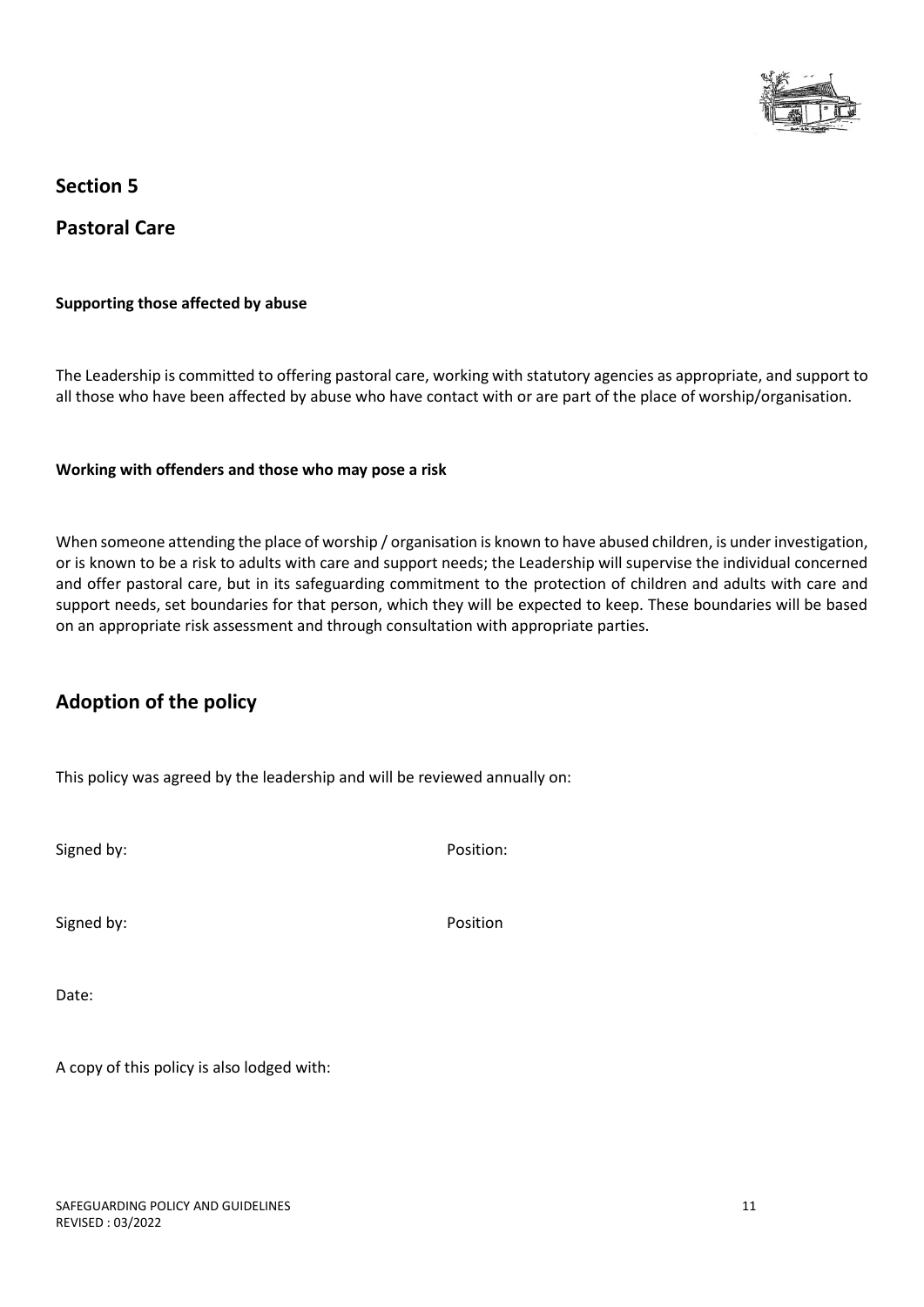

## **ANNEX A GOOD PRACTICE GUIDELINES**

## **The conduct of activities with children and young people**

- 1. In the conduct of activities and work with children and young people all those involved must be alert to the need to minimise the opportunity for abuse and must take all reasonable steps to keep the children entrusted to their care safe from harm.
- 2. It will be for each organisation or group to establish its own detailed procedures, but the following general guidelines should be observed:
	- a. Any meeting or group involving children should have at least two responsible adults to ensure that the children are never left unattended;
	- b. Except in an emergency or where the child would otherwise be placed at risk, no child (of whatever age) should ever be left alone with an adult on any church or similar premises unless both adult and child can be observed readily by other adults nearby;
	- c. Every effort should be made to ensure that away from church premises (e.g. when lifts are given) no child is left alone in the company of one adult without the knowledge and consent of the child's parent or guardian; when travelling by car children must be seated in the rear seats;
	- d. Children should not be expected to walk unescorted along dark alleyways or paths, or elsewhere where they may be at risk;
	- e. The Children's Services Department of the local authority must be informed (by the leader in charge) of any event involving children under the age of 8 years which is expected to last more than two hours or of any holiday club run over six or more days; details must be given of the location, date, time and numbers and ages of children involved;
	- f. There should always be sufficient adults present to ensure that the children are properly supervised and safe; an approximate ratio of one adult for every eight children may be taken as a reasonable working guide, but the appropriate figure in a given case will depend upon the age of the children and the nature of the activity.
	- g. The Safeguarding Officer will agree with each group how his/her role as an independent person with whom children may raise any concerns should best be communicated.
- 3. The above guidance is designed primarily for the safety and protection of children, but if followed should also assist in reducing the risk of unfounded allegations against staff and volunteers.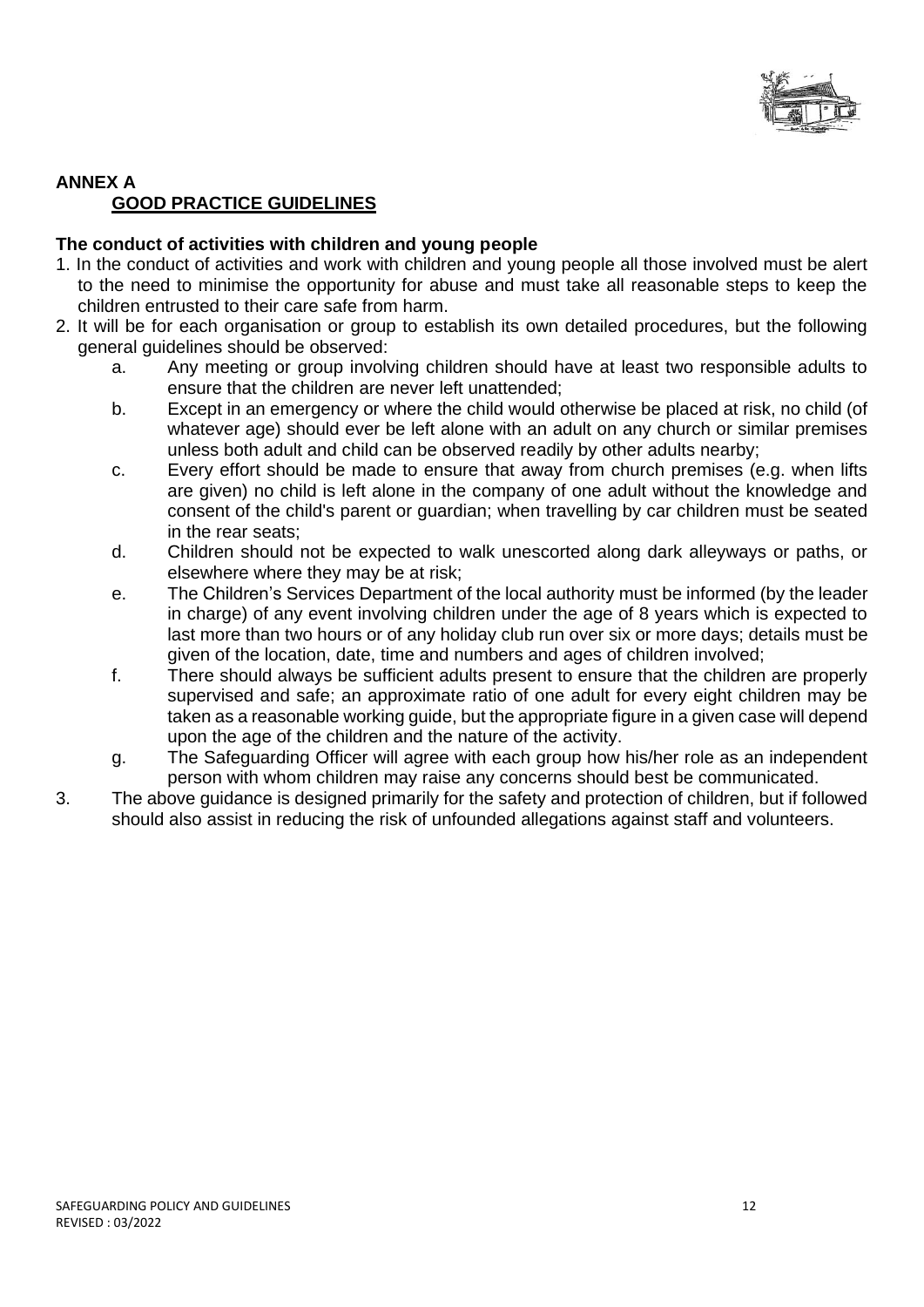

# **Vulnerable Adults**

# **Best Practice Guidelines**

*We hope these Guidelines are helpful with the work you have offered to do.* 

*A vulnerable adult is a person aged over 18 who:*

*• Is or may be in need of community services by reason of mental, physical, or learning disability, age or illness and who:*

*• Is or may be unable to take care of himself or herself or unable to protect himself or herself against significant harm or serious exploitation which may be occasioned by the actions or inactions of other people.*

# **Do**

- Treat all vulnerable people with respect
- Respect a person's right to personal privacy
- Always seek consent if he or she is disabled and needs help to go to the toilet
- Minimise unobserved one to one time and always let other team members know where you are'

Remember that it is okay to touch people in a way which is not intrusive or disturbing to him or her, or to others.

- Keep this public and never behind a closed door
- Leave doors open where possible for observation
- Encourage vulnerable adults to feel comfortable and confident enough to point out attitudes and behaviours they are concerned about
- Vulnerable adults should not be driven without consent and where appropriate should be seated in the back seat of the car
- Remember that someone else might misinterpret your actions, no matter how well intentioned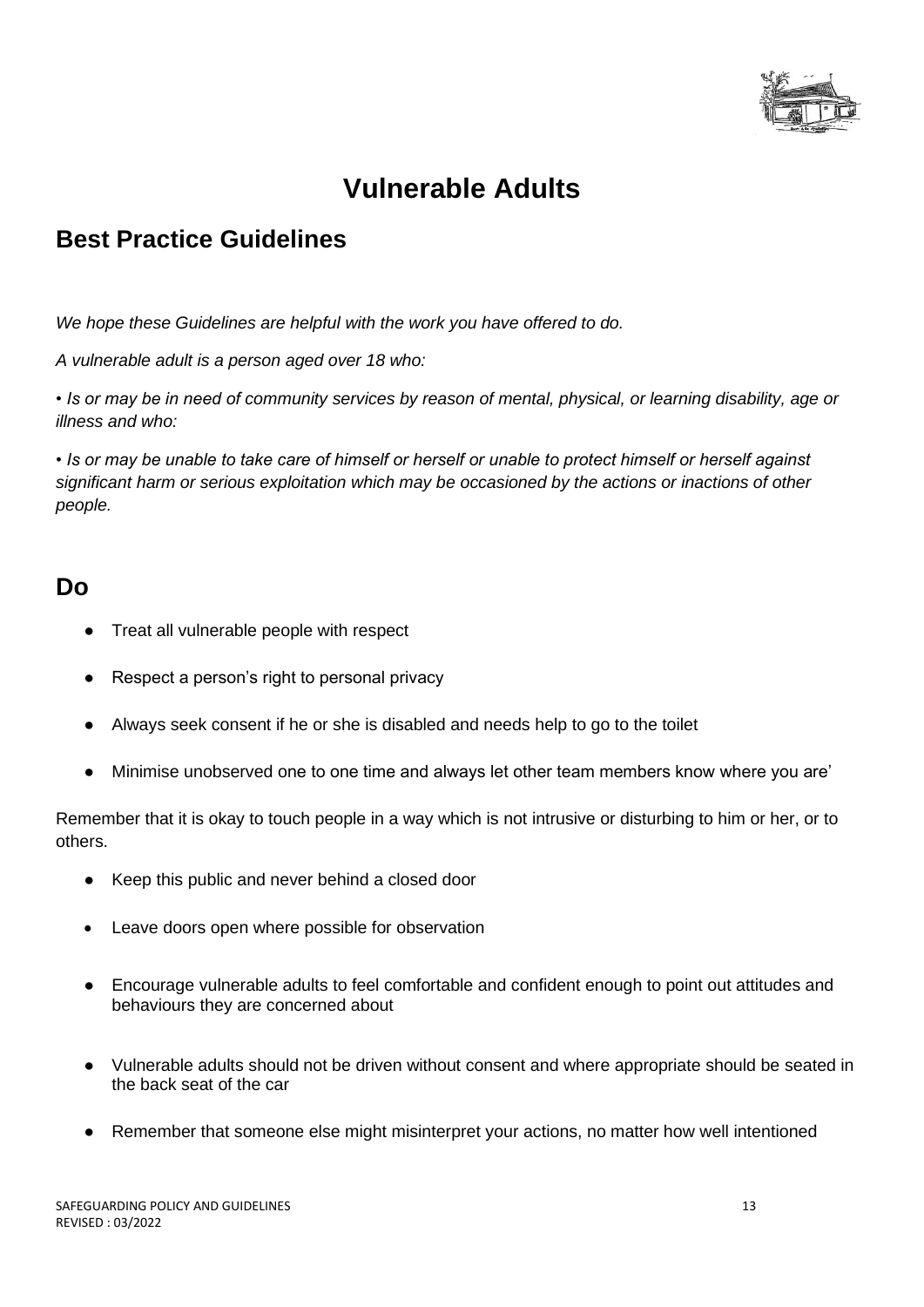

- Recognise that caution is required even in sensitive moments of counselling, such as dealing with bullying, bereavement or abuse.
- Beware of position of fire exits, fire extinguishers & first aid equipment
- Make sure that any work or activities with vulnerable adults involves more than one adult, or at least takes place within the sight/hearing of others
- Ensure separate sleeping quarters, if activities involve overnight stays
- Make sure that allegations or suspicions are recorded and acted upon immediately.
- Keep records for transparency of all financial matters including shopping for groceries and goods or collecting money

# **Do Not**

- Engage in rough physical games including horseplay
- Touch in an intrusive or sexual manner
- Gossip about personal details of vulnerable adults and their families
- Make/accept loans or gifts of money from vulnerable adults
- Make sexually suggestive comments, even as a joke
- Use physical discipline
- Help with things of a personal nature that they can do for themselves, such as toileting or changing clothes etc.
- Show favouritism to any individual
- Permit abusive peer activities (e.g. initiation, ridiculing, bullying)
- Rely on your good name to protect you, or believe 'it could never happen to me'
- Spend too much time alone with just one person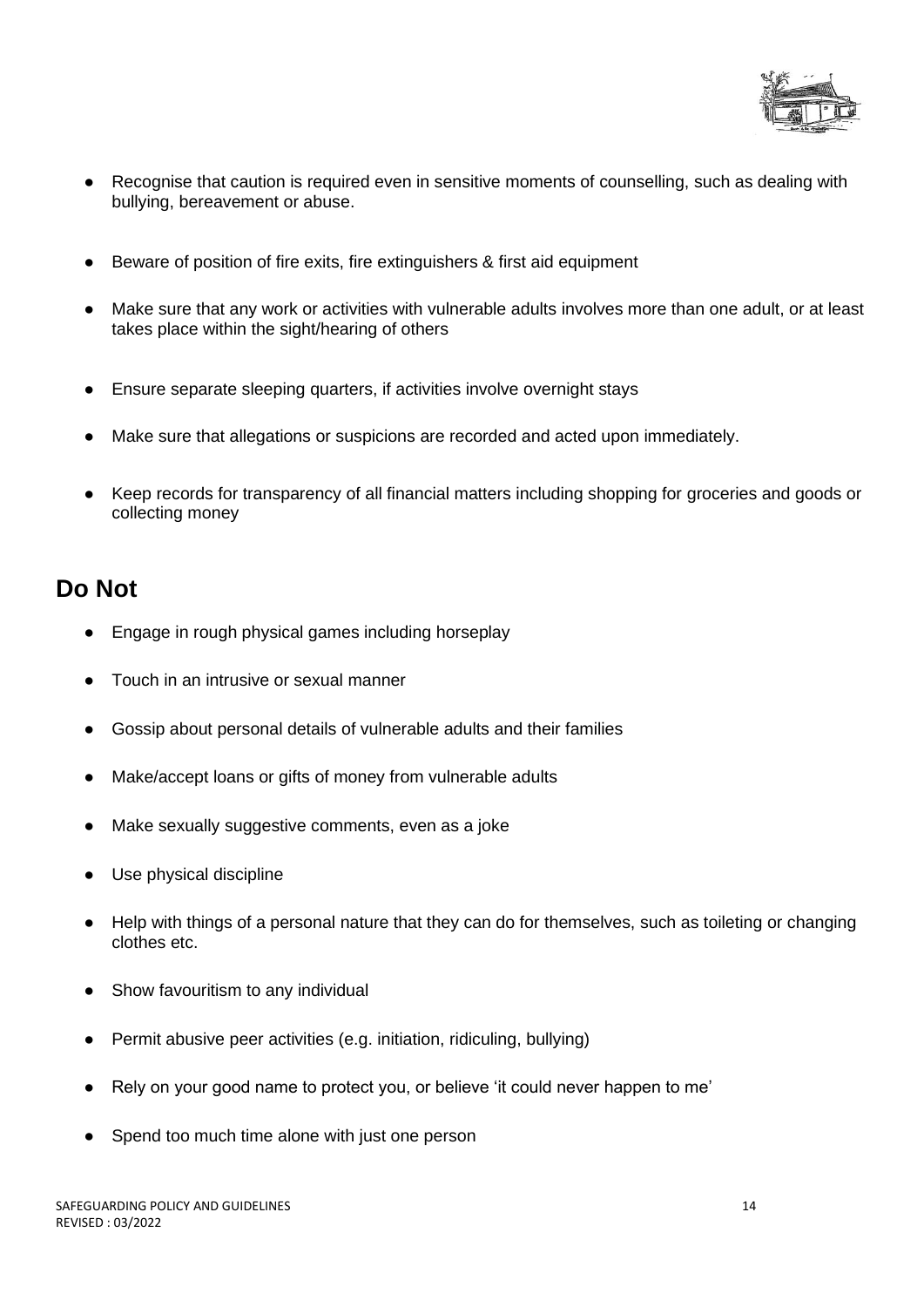

# **What you should do...**

# **...if you suspect a vulnerable adult is being abused:**

## **1. Record the facts as known to you -**

Including when and where conversations took place as well as what was said and being careful to distinguish facts from allegations and opinions.

## **2. Speak to the Parish Safeguarding Officer the Vicar or the Diocesan Safeguarding Advisor.**

- 3. It may be in certain exceptional circumstances that the police need to be contacted immediately.
- 4. Always consider whether immediate medical attention is required.

# **...if a vulnerable person tells you something which suggests they have been abused:**

- **1. Listen** rather than asking direct questions or pressing for details (Stick to "when / where / what / who?" questions. Do not impose your opinion e.g. "that must have been terrible…"
- **2. Do not stop the person** while they are freely recalling significant events
- **3. Reassure** (who may have been threatened, told to keep what is happening secret, or told that no one will believe them) that they have done the right thing in telling someone, and that they are not to blame
- **4. Let them know that there are other people who need to be told** so that they can help them
- **5. Record the facts and tell someone** (as listed above in 'if you suspect a vulnerable adult is being abused')
- **6. Do not delay or decide to give the benefit of the doubt** to parents or others
- **7. Detailed enquiries must be left to the investigating agencies**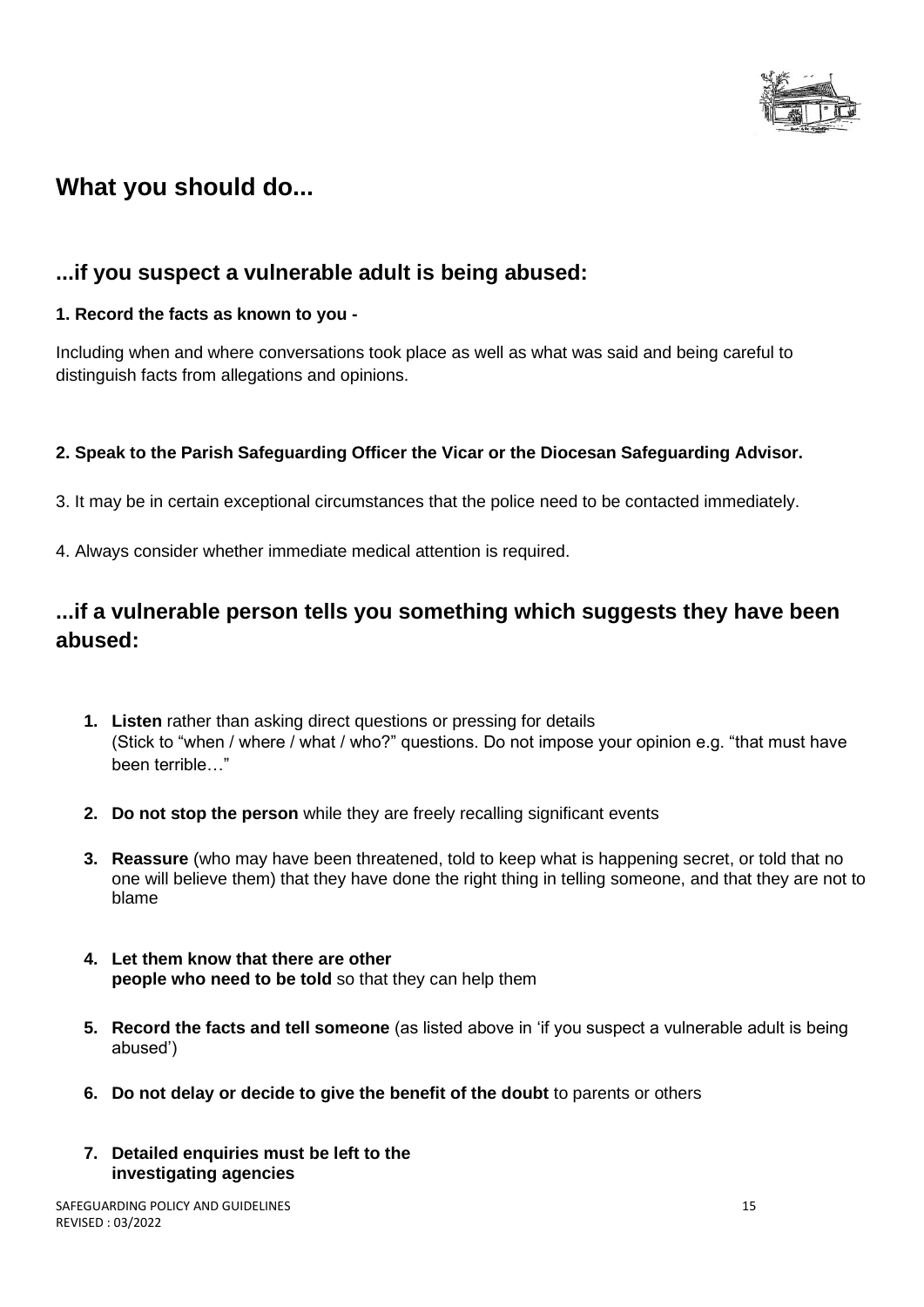

# **...if an allegation is made against you:**

**Inform the Parish Safeguarding Officer or the Vicar and in every case the Diocese Safeguarding Advisor MUST be informed as soon as possible.** 

# **Contact Numbers:**

**Parish Safeguarding Officer:** 

Chris Paul

07876 567809

[chrisjohnpaul@hotmail.com](about:blank)

#### **Congregation Contact:**

Sue Samme

01442 259578

[s.samme@tesco.net](about:blank)

#### **Vicar:**

Revd Austin Janes

01442 270585

[revaustin@sky.com](about:blank)

#### **Diocesan Safeguarding Adviser:**

Jeremy Hirst

01727 818107 / 07867 350886

safeguarding@stalbans.anglican.org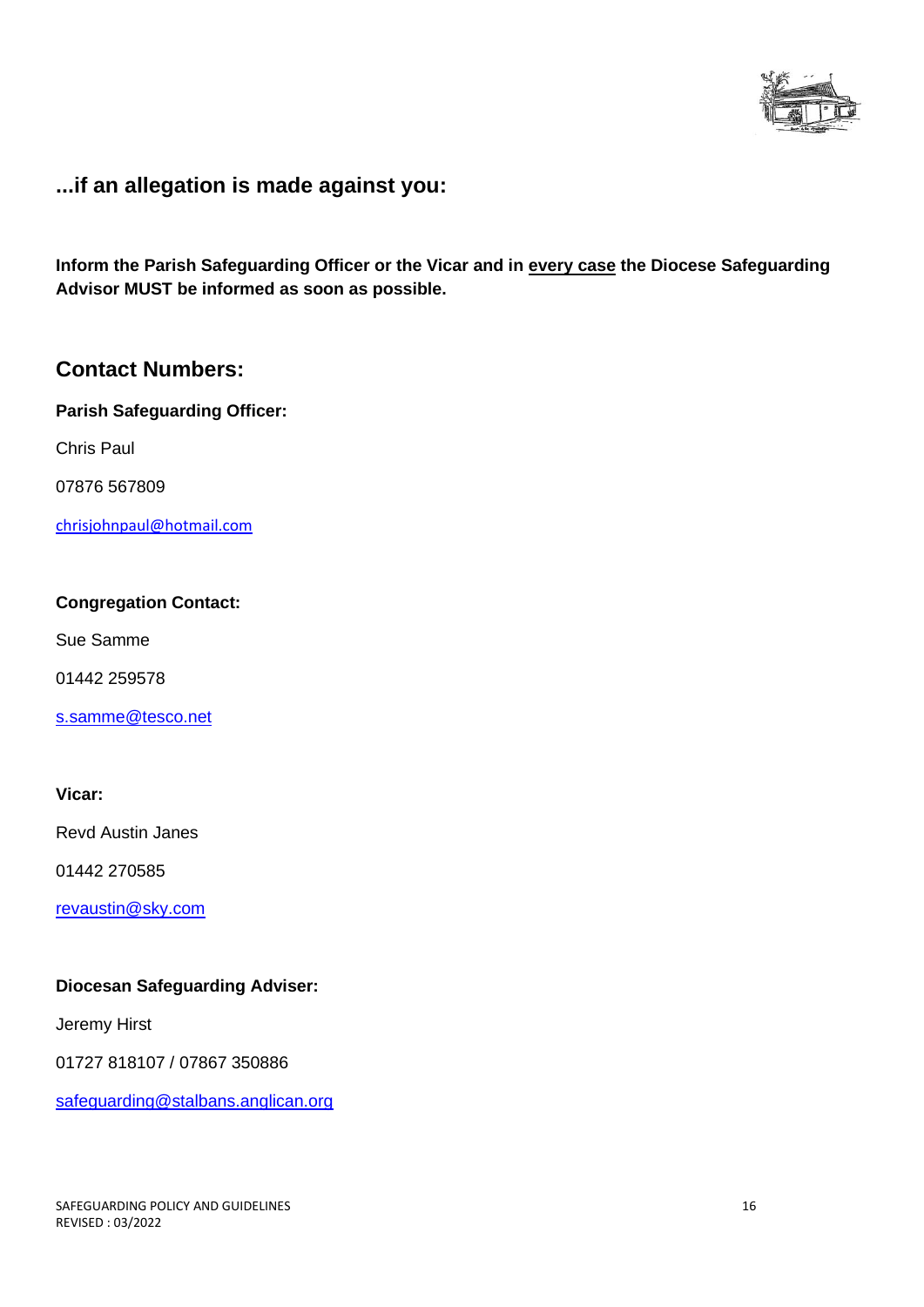

# Using Social Media to Engage and Communicate with Young People in the Church

Social media has become a key aspect of communicating, not just with young people but to the church community as a whole. There are some specific points that we suggest you consider when you are thinking about how you engage with young people in our church.

Great care must be taken if you plan to use social media to communicate with young people both inside and outside the church. This is because it is very hard to regulate the information that is shared, and to monitor the interactions between adults and young people through this medium.

We recognise that some youth leaders are confident in the use of social media and alert to the risk associated with its use. However, we feel it may be beneficial to set out some checks and balances that youth leaders can put in place. This does not replace a need for you to conduct a risk assessment for your specific church group as with other activities with young people.

#### **Set up and procedural guidelines**

- 1. As youth leaders if you do not feel confident in using social media then do not use it to communicate with young people.
- 2. Remember that children under the age of 13\* are not allowed social media accounts and there may be other children in the church whose parents do not let them have access to it. On this basis it is important to have a variety of methods of communicating with young people.
- 3. Parents still need to know what activities their children are involved with and parental consent should always be sought before taking children and young people to off-site activities (this is in addition to the consent forms in place for the everyday church activities). You cannot rely on young people to communicate what is happening to their parents. This remains the responsibility of the youth leader.
- 4. When using social media consider using a platform (i.e. Zoom or Facebook) that allows for secure, group communication and where people can only join with the consent of the administrator\*.
- 5. When using social media consider setting up a separate account from any personal social media accounts and ensuring that there are limitations on its use. Make it clear that this is your youth leader/worker account, and the only one they are to access. If any young people try to add or contact you through your personal accounts, deny the requests.
- 6. Consent should be sought from parents for direct communication with young people to take place, whether this is via social media or using text message, WhatsApp or email.
- 7. Where there is a paid youth worker, they should be the first point of contact for young people and it is wise for them to have a separate mobile phone for work use – this can then be used for all communication with young people.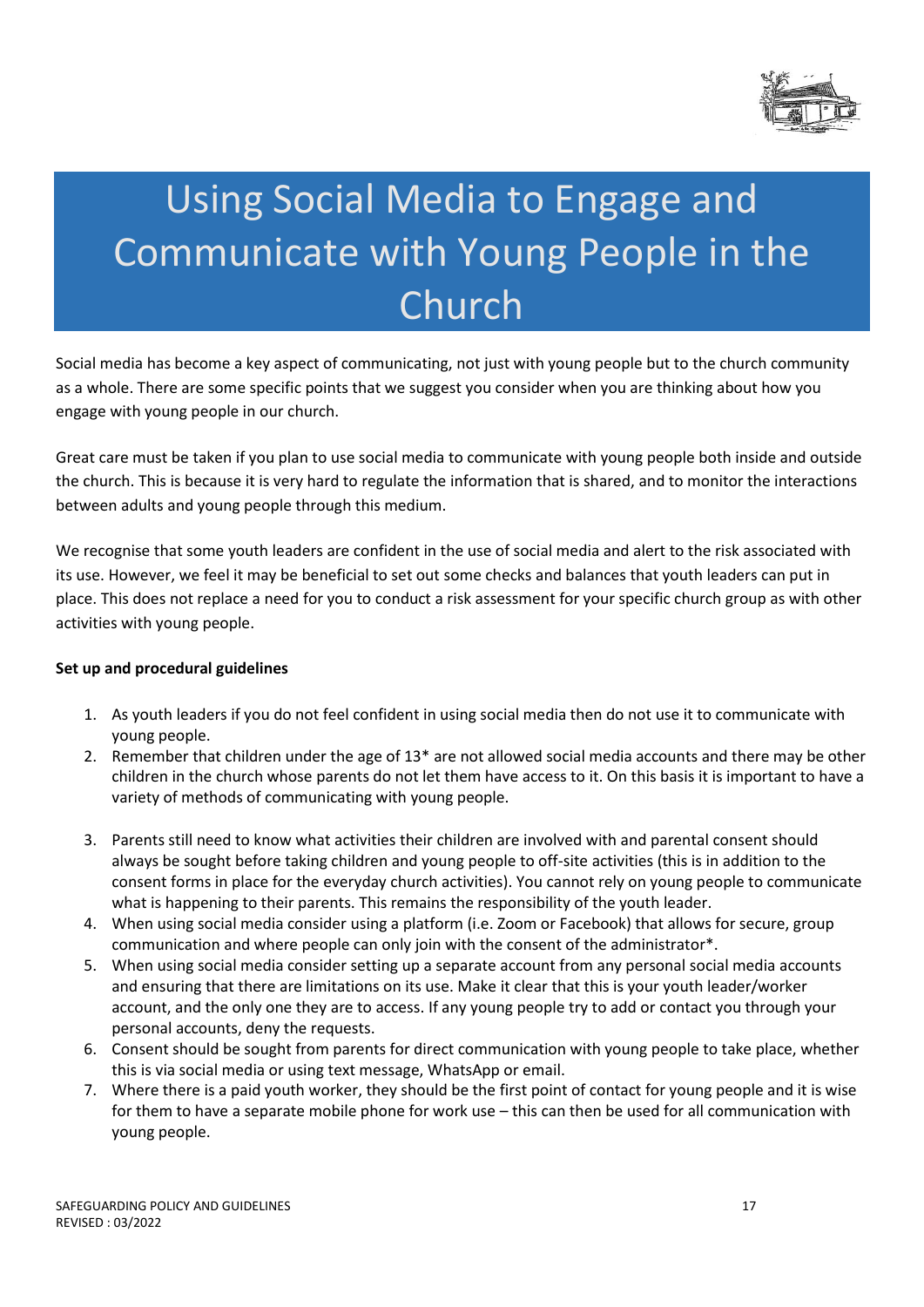

- 8. Where all youth leaders are voluntary then consideration could be given to the purchase of a youth work mobile that can be held at the church and used to communicate with young people, either via social media or direct messaging.
- 9. When considering which social media platforms to use it is best to use one where there is a record of what has been posted to any group or where there is evidence of messaging threads. An example of a platform that **does not** have this capability is Snapchat.

#### **Involving young people in the process of engaging with social media**

- 10. Consider agreeing with young people a list of ground rules for communicating via social media this could include:
	- Being respectful of others in the group, their opinions and experiences
	- Not sharing group members' contact details outside of the group without their consent
	- Not using the group to bully or put down other members of it.
- 11. Be clear with young people that if they share something on social media that makes you concerned then you will have to pass it on, in line with the church safeguarding policy.
- 12. Model healthy social media use:
	- Only post messages before 8pm;
	- Do not respond to messages after a specific time at night;
	- Regularly review the information shared within the group to ensure that it is beneficial, uplifting and sits within the purpose of the group;
	- Set 'office hours' when you as the youth worker will have the phone on you. e.g. 8am-8pm (unless at an event with the young people where you might need it for emergency communication).
	- In terms of posts/pictures on your youth work pages, make sure they are in line with the church safeguarding policy and procedures, and are wholesome and suitable for all audiences under the age of 18.
- 13. Always ensure that you are using social media to communicate with the whole group. Do not use it to communicate with individual young people.
- 14. If young people direct message you through social media/WhatsApp outside of the group chat:
	- Keep screenshots or documentation of the messages and any response.
	- Ask that the young people do not message you that way again.
	- Consider whether an immediate response is needed, particularly if it is late at night even if there is a simple and quick response, consider leaving it until the next day within your 'office hours'.
	- Consider sharing the response with the whole group rather than getting into a one-on-one discussion with a young person
	- Note: If your phone is off outside of 'office hours' then you will not see these messages until the next day when you are again at work. This is a good habit to get into and takes the pressure off maintaining boundaries around communication with young people.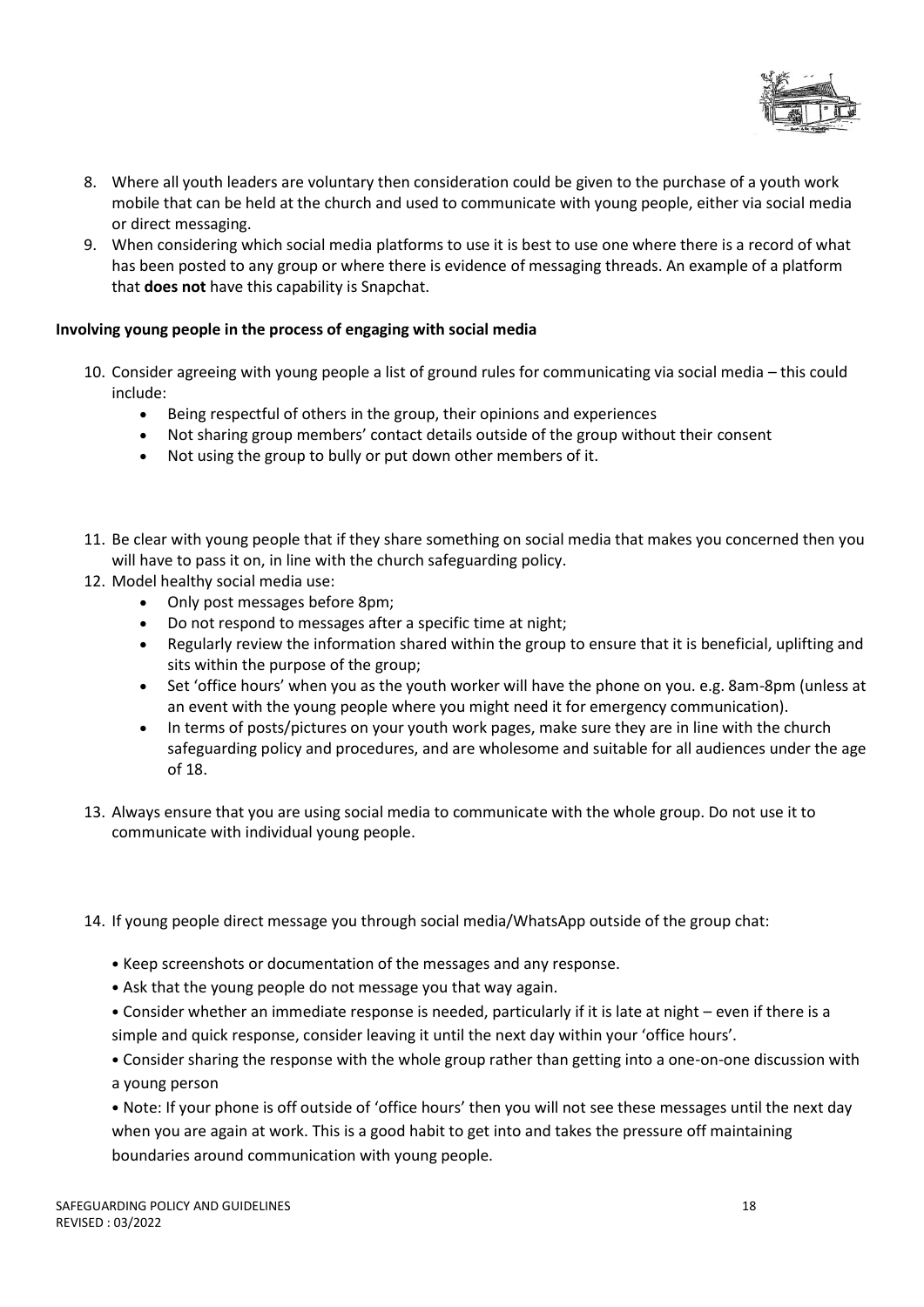

- 15. If, despite your best efforts to maintain the boundaries around when you are available, a young person in crisis contacts you 'out of hours', think about how you respond.
	- If they appear in emotional distress or are threatening to harm themselves then you should contact the DPS immediately and initiate safeguarding reporting procedures. You may also need to contact the parents and even the police if the risk of harm is imminent.
	- If they appear to need to have talk through a situation, consider arranging a time to meet with them in the following days to work through it. (This meeting should take place in line with your church safeguarding policy and procedures)
	- Keep a record of any discussion that has taken place and send it to the DPS within 24 hours.

#### **Social Media Platforms and minimum age criteria**

You will note that the minimum age for most social media platforms is 13 years old but not all. It is important, even if young people under that minimum age are using these platforms for other communication that you do not engage with them through this medium.

With all of these social media platforms it is important to note that parental consent is required for a young person to register for an account. However, this does not override your need as a youth worker to seek this consent from parents as well.

| <b>Social Media Platform</b> | <b>Minimum Age</b> |
|------------------------------|--------------------|
| Facebook                     | 13                 |
| Instagram                    | 13                 |
| <b>TikTok</b>                | 13                 |
| Twitter                      | 13                 |
| Pinterest                    | 13                 |
| YouTube                      | 13                 |
| Google Hangouts              | 13                 |
| *WhatsApp                    | 16                 |
| **SnapChat                   | Do not use         |
| ***HouseParty                | Do not use         |
|                              |                    |

\*Please note that the minimum age to register for a WhatsApp account is 16 years old. As such we strongly advise that you do not use this platform to communicate with young people under this age, even if they say that they have an account.

\*\* We strongly advise against the use of Snapchat and any other app where the messages are not stored. Snapchat is designed specifically so people can share their immediate thoughts and images and then they disappear. This leaves young people vulnerable to exploitation and grooming because perpetrators know that this is the case and will target young people using Snapchat for this reason. In addition, Youth workers leave themselves open to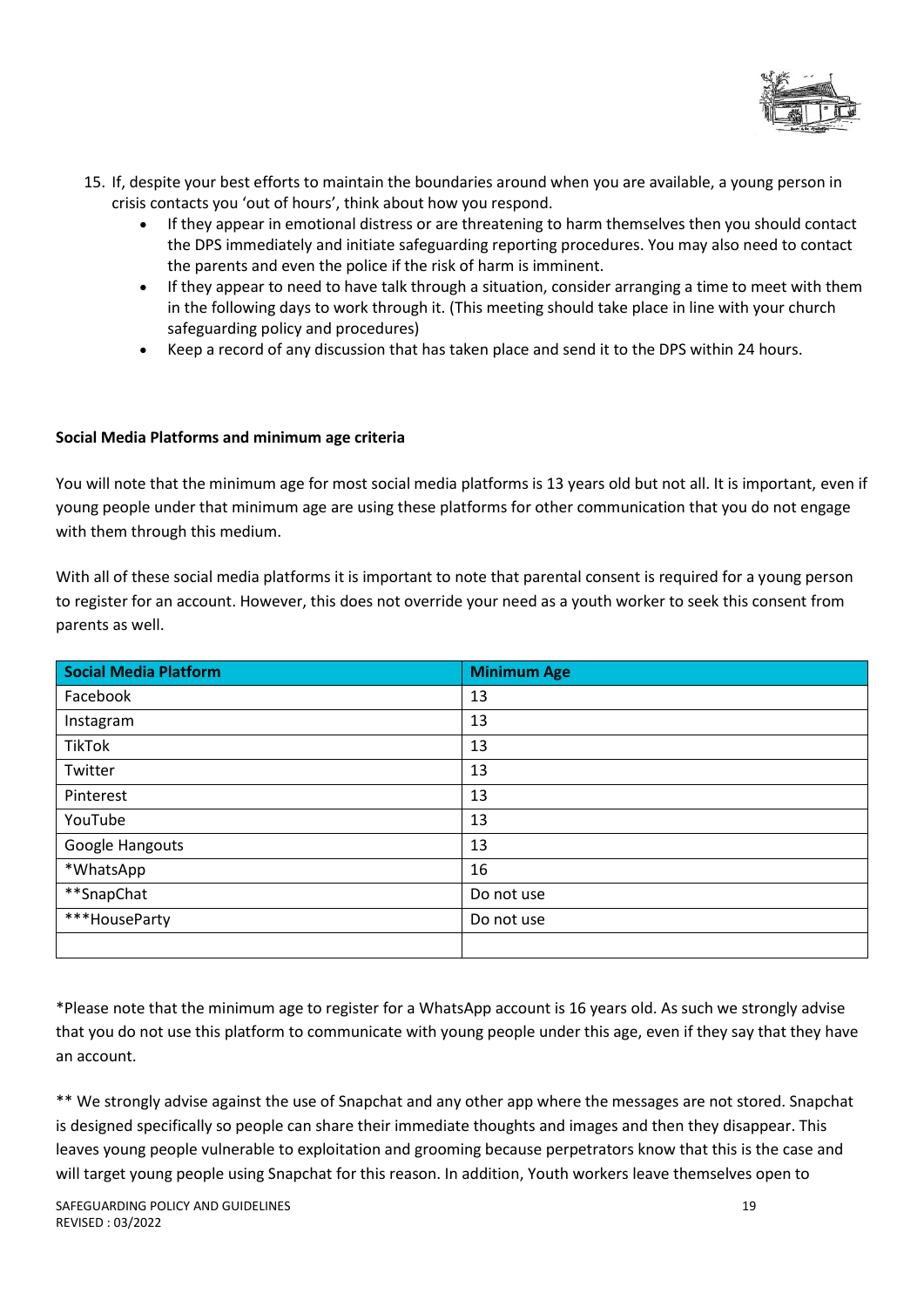

allegations with no way to evidence what has been said or posted as it is impossible to produce a record of these communications as part of an accountability process or if there were safeguarding concerns.

\*\*\* HouseParty is an app that is designed for groups of friends to gather together – it focusses on informality and is not a secure platform where you can manage precisely who attends the 'party'. There are other video conferencing facilities which give a viable alternative and where people respond to a specific invitation which may be more appropriate to use.

#### **Video Conferencing**

We recognise that video conferencing has become a valuable tool as we look at ways to meet together as church and as a youth group, particularly at a time when we are not able to meet physically. There are many difference platforms available for this such as Microsoft Teams, Zoom, Skype, Google Meeting, FaceTime, Facebook Rooms and Google Duo. As we have already stated it is important to ensure that in using this technology we still apply our safeguarding policies and procedures:

- It is important to ensure that there are always at least 2 youth workers in the call and that they are online first.
- Just as you would do usually if you have concerns about someone then follow the reporting procedure within your church.
- Meeting links i.e. Zoom, should be sent to the parent's email, not the child's.
- Users who cannot connect to a video conferencing call via video but wish to do so via phone, should be made aware that their phone number will be displayed to the other users.
- **Do not be tempted to record your virtual youth group meeting**. If you are following your usual safeguarding policy and procedures, then you do not need an added record. Keeping a record of what is said and done in this way presents an added challenge of:
	- o where this is subsequently stored
	- o parental and personal consent to the recording
	- $\circ$  the potential breach of an individual's right to privacy

#### **Using Video Conferencing for Mentoring and Pastoral Support with Young People**

We know that churches offer a great variety of work with young people, including mentoring and individual pastoral care. We understand the value of this work when is carried out by skilled and experienced youth workers. At the time of writing, churches continue to face restrictions around face-to-face meetings with young people because of the Coronavirus outbreak. We are aware that churches may be considering continuing to provide mentoring and individual pastoral support using video conferencing platforms. Please consider the following advice should you wish to do so:

- If, as a church you did not offer individual mentoring and pastoral support meetings to young people before the Coronavirus outbreak then starting these should be in agreement after discussion with the DSP.
- The youth worker **and** Designated Person for Safeguarding should complete a risk assessment focussed on working one to one with young people online considering the following: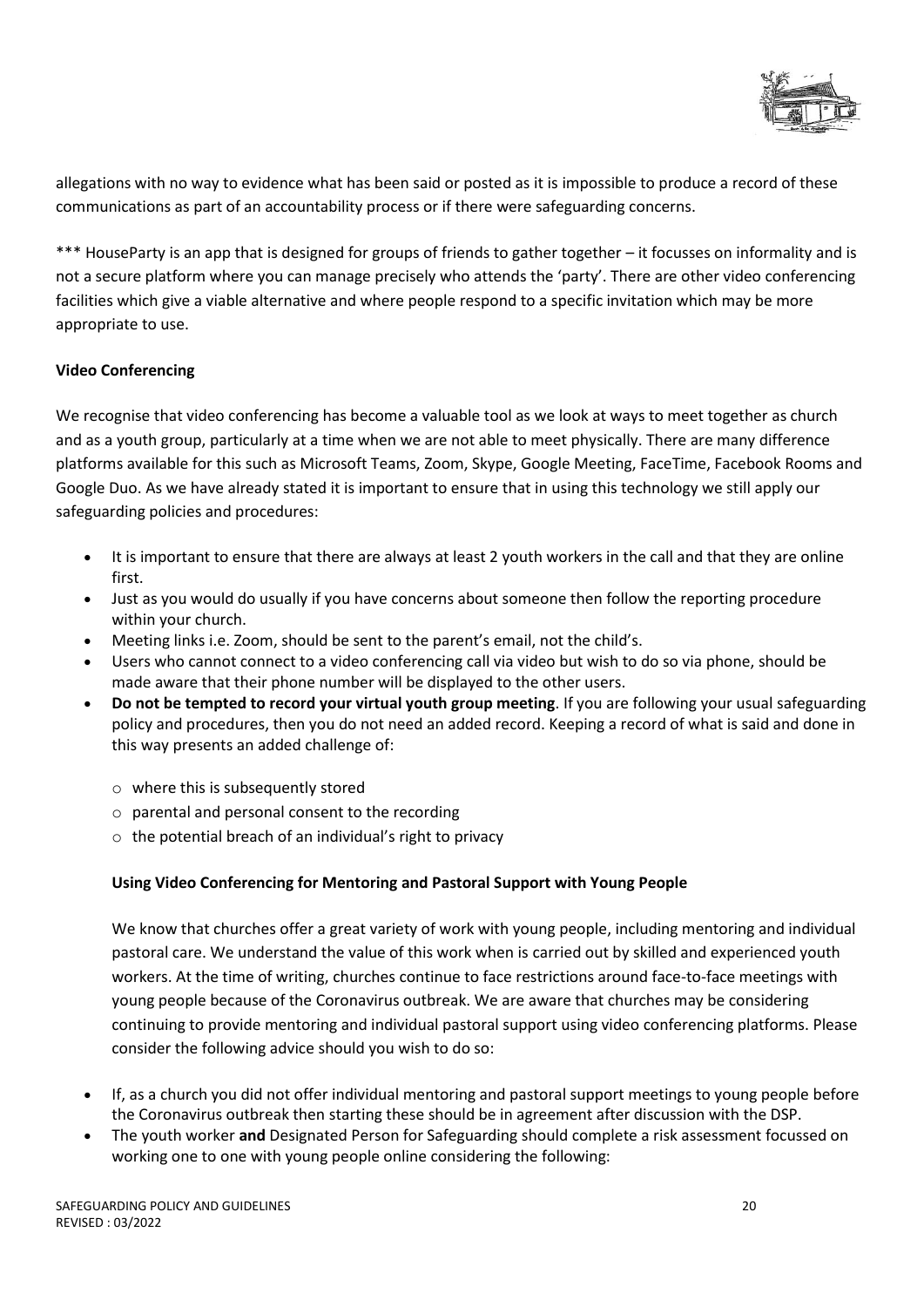

 $\circ$  Do you have a youth worker that is skilled and experienced in engaging and supporting young people through mentoring and pastoral support programmes?

 $\circ$  What are the benefits of providing pastoral support and mentoring online at this time – does this need to be a broad offer to all young people or are there specific young people who need this support and where there are no other agencies already providing it?

o What risk factors do you need to consider in your decision to use video conferencing to conduct mentoring or pastoral support meetings online?

 $\circ$  How will you mitigate these risk factors in arranging meetings and keeping a record of them?

- Seek written consent of both the young person and the parent or guardian before arranging the meeting is this something that the young person wants and is the parent happy with it going ahead?
- Ensure that the meeting is booked in advance and that someone else is aware that it is taking place.
- Keep all mentoring and pastoral support meetings within the working day.
- Keep a written record of when meetings have taken place and an outline of the topics discussed, including any actions. Ensure that this record is stored securely. For computerised records this should be encrypted with a password or stored in a secure online location that can only be accessed by agreed personnel. If you are making handwritten records these should be stored securely in a locked cupboard. All records should be kept in line with the church record retention policy.
- Ensure that the young person is aware that you will be making notes of the discussion and that if you have any concerns that you will have to pass them on in line with the safeguarding policy
- Agree with the young person where they will be in the house when you have the meeting.
- We strongly advise that they are not in their bedroom, although we also recognise that for some young people there will not be another private space in their home. Consideration needs to be given to this in the risk assessment.
- Avoid conducting online meetings with young people from your own bedroom or personal space. If this is not possible use the technology to change the background either to a neutral image or so it is fuzzy.
- Remember that young people under the age of 16 cannot legally register for a Zoom account. However, this does not preclude them from using Zoom if it is set up by an adult. On this basis it is likely that the account will be held by the parent or guardian. This is another reason why a parent or guardian to be aware of the meeting taking place.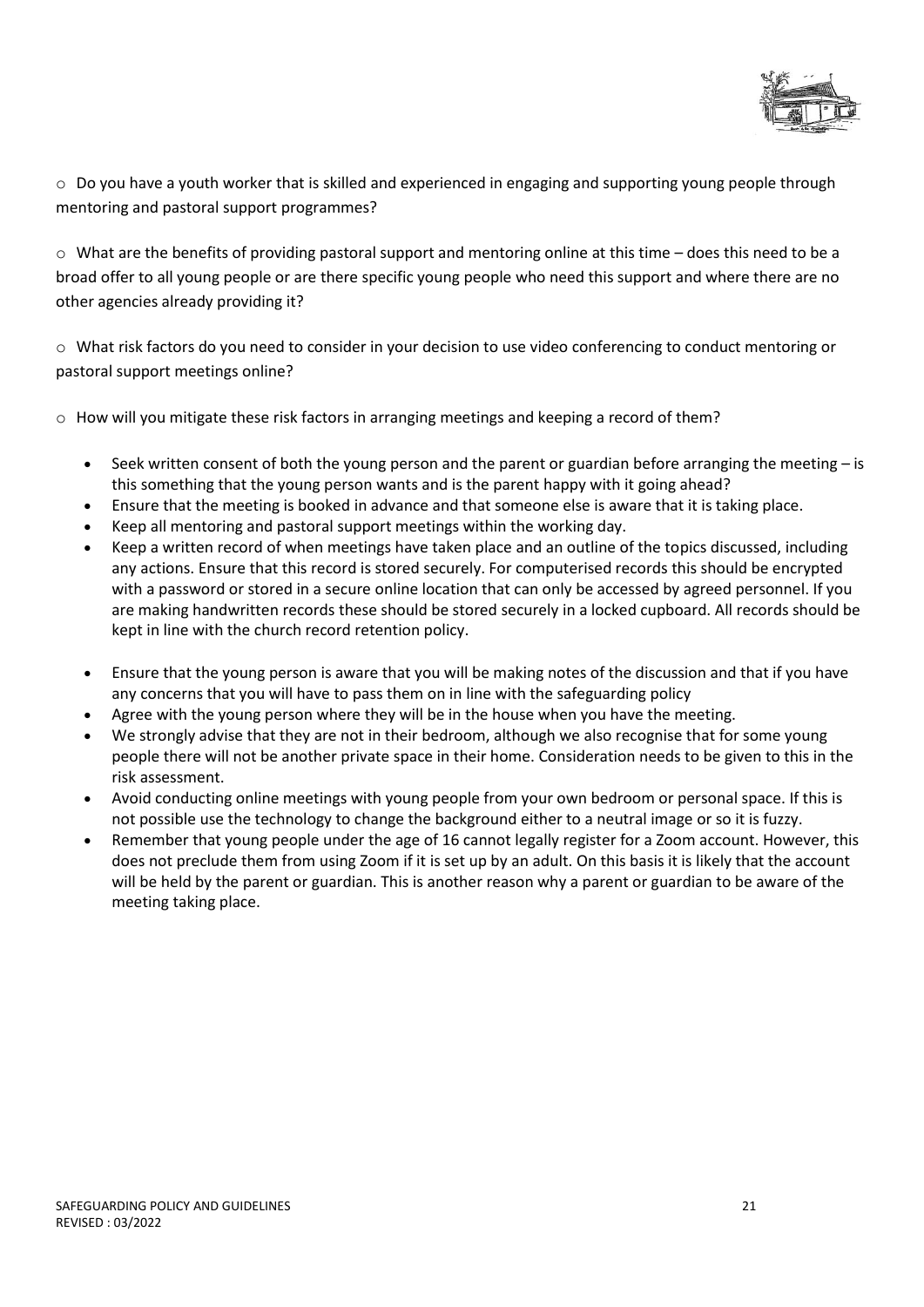

#### **St Albans Diocese Ex-Offenders Recruitment Policy**

- St Albans Diocese, as an organisation assessing applicants' suitability for positions which are included in the Rehabilitation of Offenders Act 1974 (Exceptions) Order using criminal record checks processed through the Disclosure and Barring Service (DBS), the diocese complies fully with the code of practice and undertakes to treat all applicants for positions fairly
- St Albans Diocese undertakes not to discriminate unfairly against any subject of a criminal record check on the basis of a conviction or other information revealed
- St Albans Diocese can only ask an individual to provide details of convictions and cautions that we are legally entitled to know about. Where a DBS certificate at either standard or enhanced level can legally be requested (where the position is one that is included in the Rehabilitation of Offenders Act 1974 (Exceptions) Order 1975 as amended, and where appropriate Police Act Regulations as amended)
- St Albans Diocese can only ask an individual about convictions and cautions that are not protected
- St Albans Diocese is committed to the fair treatment of its staff, potential staff or users of its services, regardless of race, gender, religion, sexual orientation, responsibilities for dependants, age, physical/mental disability or offending background
- St Albans Diocese has a written policy on the recruitment of ex-offenders, which is made available to all DBS applicants at the start of the recruitment process
- St Albans Diocese actively promotes equality of opportunity for all with the right mix of talent, skills and potential and welcome applications from a wide range of candidates, including those with criminal records
- St Albans Diocese select all candidates for interview based on their skills, qualifications



#### and experience

• An application for a criminal record check is only submitted to DBS after a thorough risk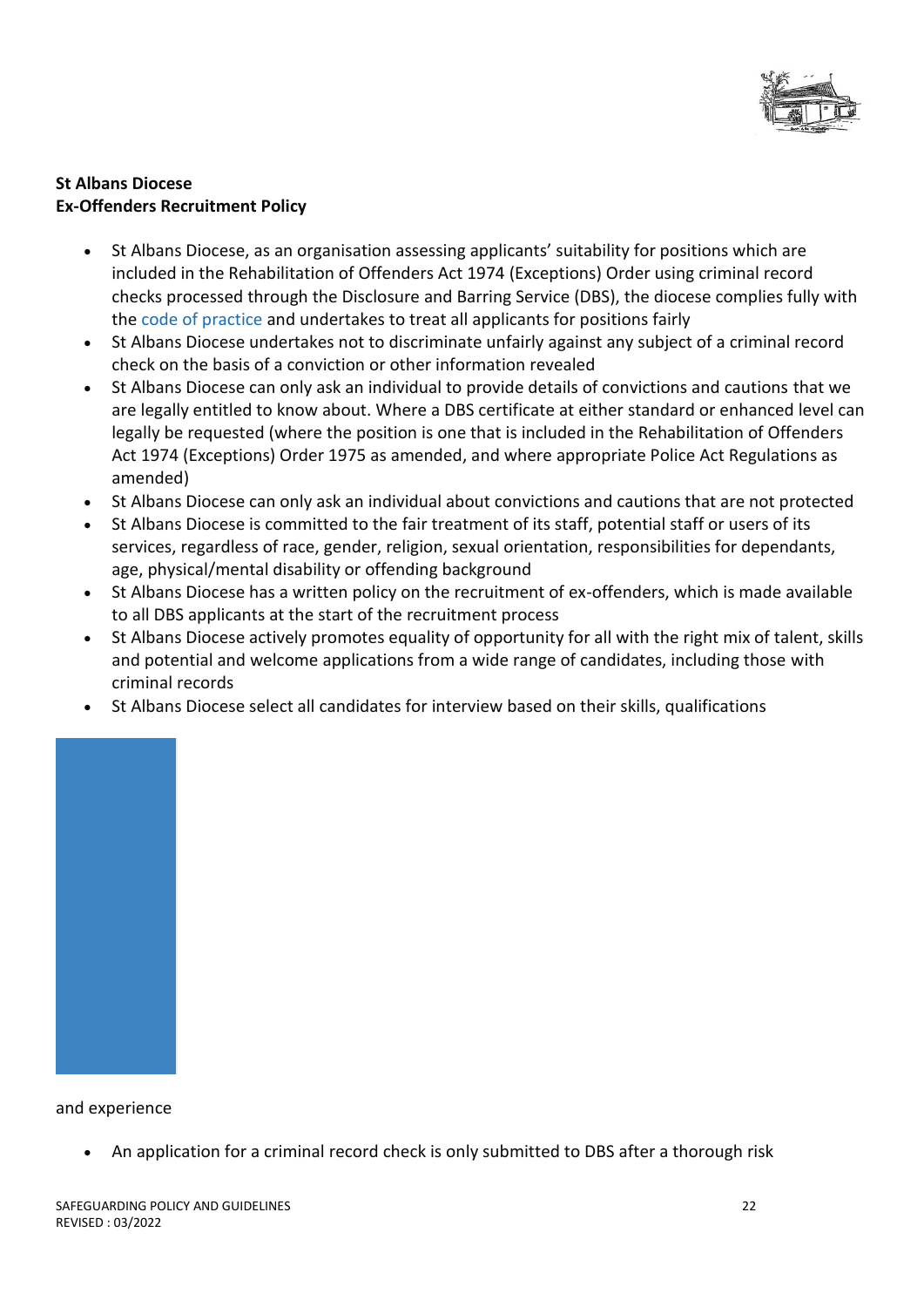

assessment has indicated that one is both proportionate and relevant to the position concerned. For those positions where a criminal record check is identified as necessary, all application forms, job adverts and recruitment briefs will contain a statement that an application for a DBS certificate will be submitted in the event of the individual being offered the position

- St Albans Diocese ensures that all those in St Albans Diocese who are involved in the recruitment process have been suitably trained to identify and assess the relevance and circumstances of offences
- St Albans Diocese also ensures that they have received appropriate guidance and training in the relevant legislation relating to the employment of ex-offenders, e.g. the Rehabilitation of Offenders Act 1974
- At interview, or in a separate discussion, St Albans Diocese ensures that an open and measured discussion takes place on the subject of any offences or other matter that might be relevant to the position. Failure to reveal information that is directly relevant to the position sought could lead to withdrawal of an offer of employment
- St Albans Diocese makes every subject of a criminal record check submitted to DBS aware of the existence of the code of practice and makes a copy available on request
- St Albans Diocese undertakes to discuss any matter revealed on a DBS certificate with the individual seeking the position before withdrawing a conditional offer of employment.